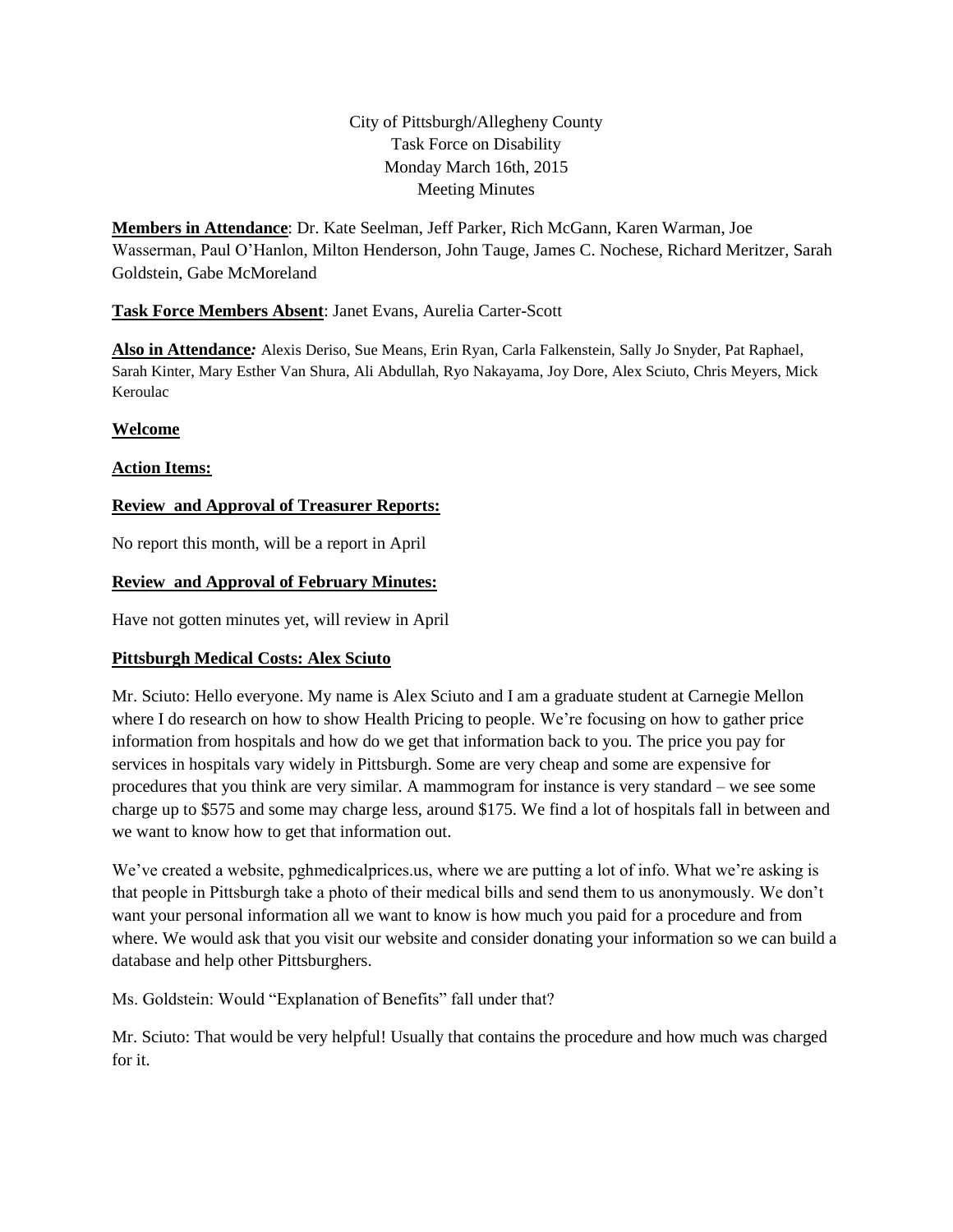Ms. Warman: Gateway sends me an updated list of procedures. It mostly has codes but is that something that can be used.

Mr. Sciuto: Yes that should be enough.

Mr. McGann: Question. The explanation of benefits is that everything included or is that local?

Mr. Sciuto: Right now we're just focusing on Pittsburgh. It's a nationwide problem but right now we're just starting with a local focus.

Ms. Goldstein: Does that include the metropolitan area? So hospitals like Jefferson and Upper St. Clair would be included?

Mr. Sciuto: Yes, We're casting a big net, we're going as far as Penn Highlands hospital way out there.

Mr. Nochese: The problem as I see it on here is people not paying attention to how much the procedure costs. I have insurance and they cover most of it so I simply pay what I need to and don't really look at the bill. How do you plan to get people to send in this information if most of them don't really look at the bill?

Mr. Sciuto: That is a great point. At this moment in time we're asking nicely and really riding on the kindness and observance of others for help.

Ms. Goldstein: Are you seeing that people pay a higher co-pay depending on what insurance they have and what hospital it is?

Mr. Sciuto: The insurance is a whole other layer to it. It may be smarter to go to a provider in your network but that layer does not have a real effect on what hospitals are charging. What we are seeing is that many have high deductible insurance plans or no insurance at all so then price does factor in quite substantially and would be a strong factor in where someone went for care.

SPEAKER: If we get a bill from let's say, we're going way out there. We're not trying to limit it too much we're just saying Pittsburgh so yes.

SPEAKER: Is that yes?

Mr. Sciuto: That's yes, metropolitan area. Again we have the postcards out there so -- oh, yes.

Woman In Audience: I need a microphone. The problem as I see it on here is that for example I have insurance but I often don't pay out of pocket so I just take those bills and put them in my file and pitch them out because my insurance is going to pay for them that's good enough. I don't analyze what's on the bills and so I'm wondering how you are going to convince people to report that information because a lot of times people don't pay attention to that.

Mr. Sciuto: That is a great point. Right now, we're really trying to focus on transparency of this information. We're going to create a series of information visualizations and maps that we hope will give information back to the user but right now it's a lot of sort of timeliness on the part of people getting it. We're asking very nicely.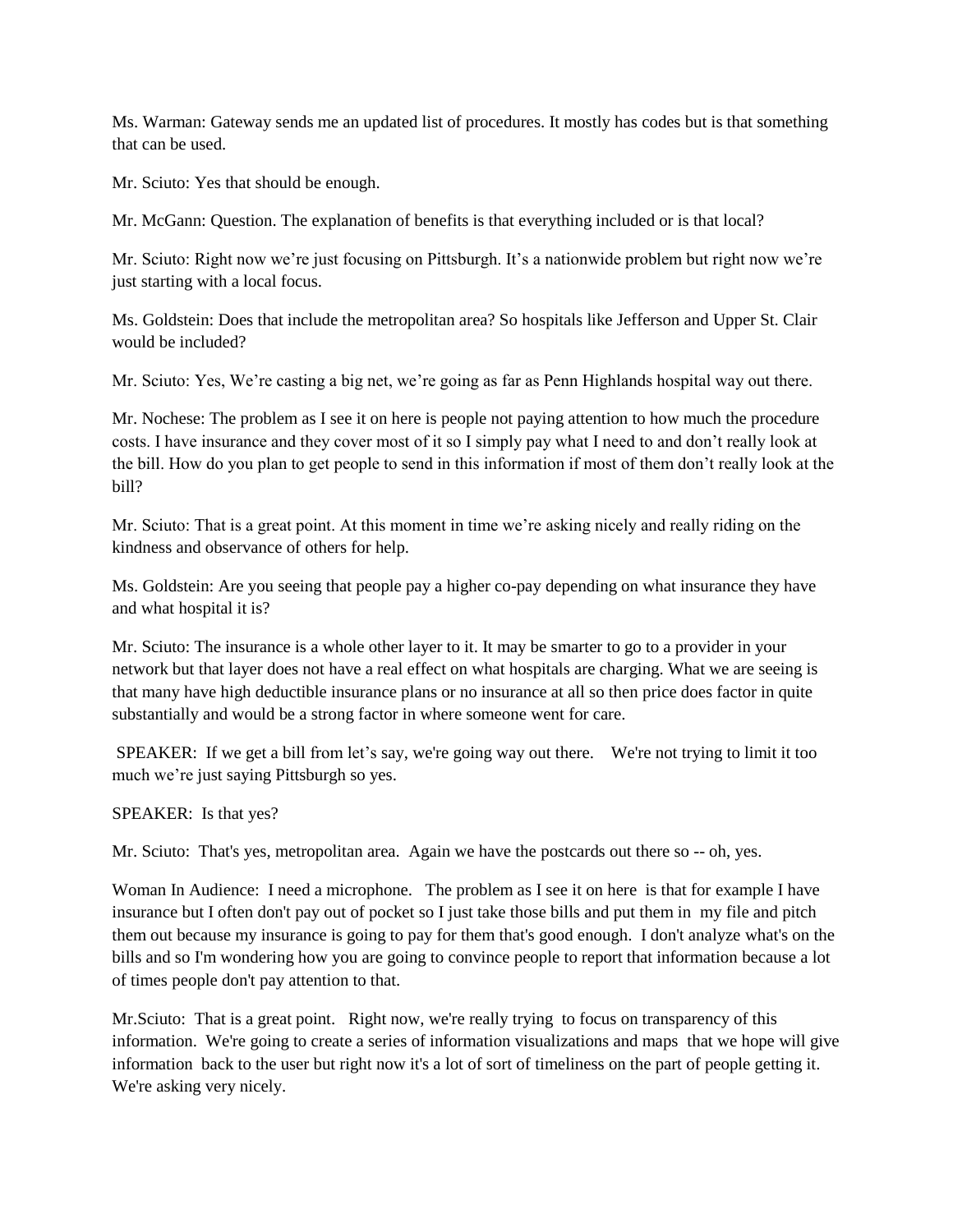Man In Audience: How far -- do you see --

Mr.Sciuto: We're looking at individual hospitals or medical clinics like a MedExpress or wall greens but there's no reason that once we have this data we can combine it into the zip codes and start saying hospitals in some zip codes are more expensive than others and one thing we're interested in is most people will go to one hospital. If they have transportation they can potentially make better consumer decisions.

Woman In Audience: Are you finding that people pay higher co-pays when services charge more or does it depend on what insurances they have or does it do --

Mr.Sciuto: Like the gentleman said the insurance is -- a lot of times for individuals it might just be smarter to go to your in network provider. Hospitals are doing a lot of negotiating behind the scenes. What we're finding though is a lot of people have very high deductible insurance plans or they may be under insured. In those cases be more aware of the actual price where your insurance is not so protective is a feasible thing.

Woman In Audience: Right. That's a good answer.

Mr.Sciuto: So I just -- again, help from you guys, there are some postcards over there. If you guys have medical bills, we would greatly appreciate you donating this data. Take a photo of your bill cross out your name and information and we're trying to give away giant eagle gift cards. We're trying to disseminate pricing information. So we're creating a quiz and a series of maps that let you see here are 20 hospitals in Pittsburgh here are how much they're charging. Again, this is not necessarily designed to be price shopping, like, you mentioned, insurance is a huge determiner of that but this is like wouldn't you like to know that one hospital charges 4 or 5 times what another hospital charges for the same procedure.

Mr.Sciuto: It's not across the board so some will be very expensive but cheaper for others. Larger -- I won't mention any names -- but a lot of larger, the very famous hospitals in Pittsburgh are sort of across the board going to be charging more because they have very high levels of service and they're doing a lot of stuff in one hospital. You're smaller hospital might be charging a lot for one type of procedure but not much for another.

Mr. Wasserman: When you get around to disseminating the information on your Web site, however you're going to do this, I hope you take into consideration the blind and visually impaired and DEAF, we're going to have to read that through a screen reader.

Mr. Sciuto: Talking to Richard I met a few weeks ago he was very adamant that a lot of what we do with the university is visually focused and it's something we're going to try to consider as we go forward.

Mr. Wasserman: I certainly appreciate that.

Mr.O'Hanlon: I'm not sure if this is a question or a complaint. But I mean what I think what we all know is that you know, there's this sort of game in terms of the amount of that they charge and then if you have insurance, then of course they'll do that procedure for significantly less and so there always seems to be this two pricing tier scheme involved and it seems that often you don't even know what those two prices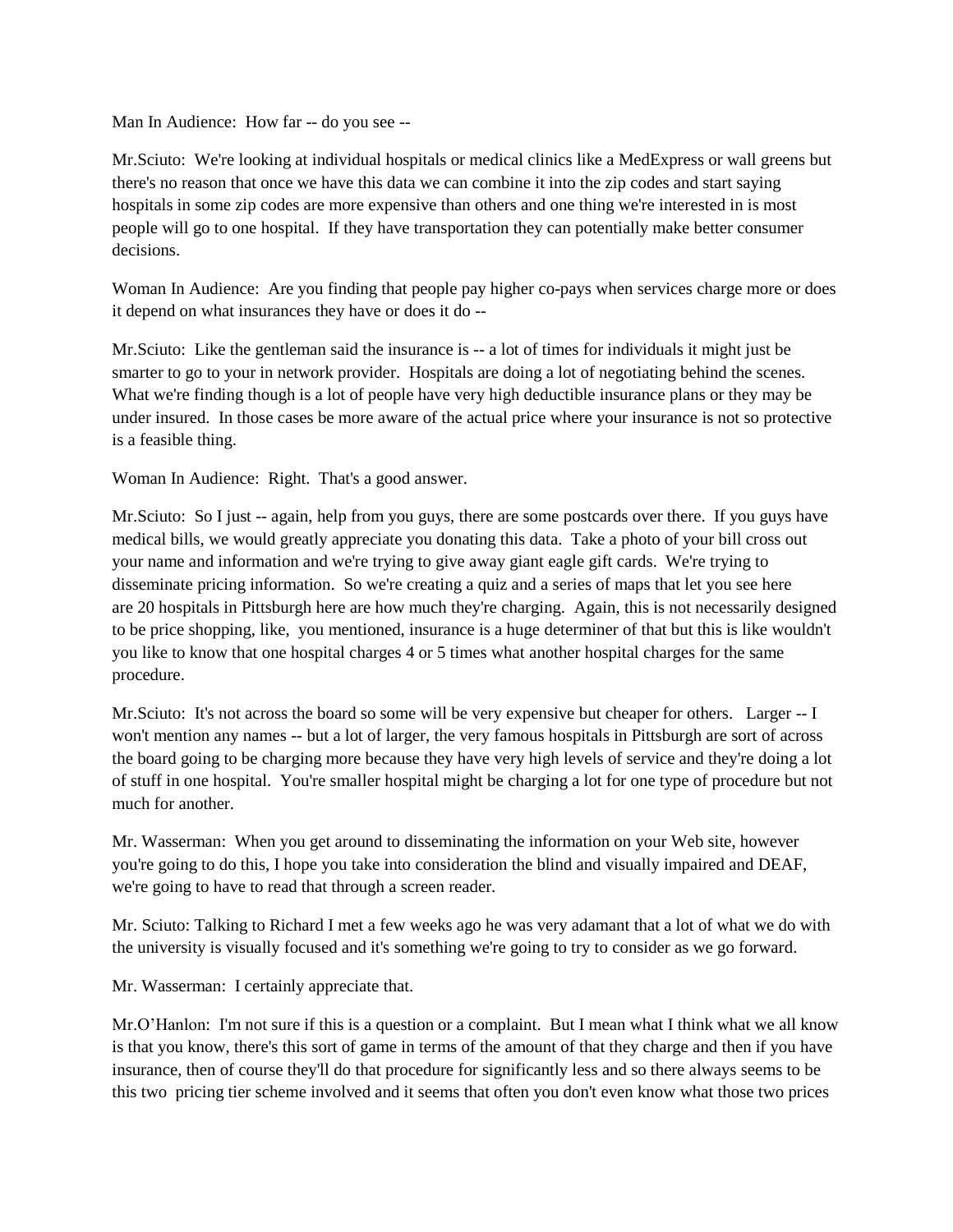are until after it gets submitted to your insurance because until then, all you're seeing is sort of that Tier 1 price. So what's up with that? And I mean I'm glad that you're doing this but I guess that -- you know, it's sort of like reveals to me how stupid I feel and most of us feel because it's hard to even understand what's going on here.

Mr. Sciuto: That's a lot of the motivation for this project. You're right, the hospitals set a price. The insurance companies will oftentimes negotiate that price down to a much smaller price. If you use Medicare or Medicaid they are also negotiating down prices. So the point of this project is to bring people more aware of this difference. It would be great if we got enough data to say not just here's the price but here's -- let's say Etna health has negotiated down the price. Right now we're trying to get that first baseline number that we can tell people, you should be more aware of this information and not just assume that all hospitals are identical.

Mr.Parker: The Pennsylvania cost containment counsel, are you familiar with them? And I'm wondering about since we have someone from hospital counsel --

Mr.Sciuto: Yes. The Pennsylvania containment counsel does publish this information. We're interested in the outpatient procedures and the Pennsylvania cost containment council the data they collect is more of the bigger procedures. They published an overview of heart transplants we're not interested in that we're more interested in the do you need an MRI do you need a CT do you need an x-ray? These are the things we feel we could give information about.

Pat Raphael: Go ahead I don't want to interrupt you. I will say that my own CFO – my name is Pat and I'm from hospital council of western Pennsylvania. So we represent hospitals in about half the state. Pennsylvania as well as long-term care facilities and I just would -- I don't want to take your you know, time so I won't do that but I just want to comment that hospital charges and what you actually pay are completely different and you are correct that these costs are negotiated with various payers and I will also say that in our hospitals, the primary pairs are Medicare and Medicaid. So these are contracts that are if you're in a managed care program, that are really contracted through both the government and the advantage care company that you are with and I can also tell you that our own CFO has a hard time -- and he worked in hospitals for many years and as have I -- has a hard time explaining this so it is very complicated and I will also say good luck because good luck getting data on especially outpatient payment is very difficult because it is all negotiated frankly. No one pays charges I mean this is an updated system that's a Medicare that's created by CMS that's not something that the hospitals even like getting.

Mr. Sciuto: And I actually  $-1$  think those are all really great points one thing I'm worried about is hospitals are moving towards here's the price and they're not discounting it. 'm curious if you think more hospitals will move towards this slightly more transparent here's what our procedures cost here's what you should pay. I don't know if you can answer that or not.

Mr.Sciuto: Thank you. There is a large effort under way in both the insurance communities and the hospital providers to be more transparent but there's a long way to go I mean that's the honest truth. And part of the reason is because consumers, all of us, everybody we know, are confused about you know when you have a plan, what's your co-pay what's your deductible and what are you responsible for as a person versus you know your plan being responsible your employer if you're employed being responsible.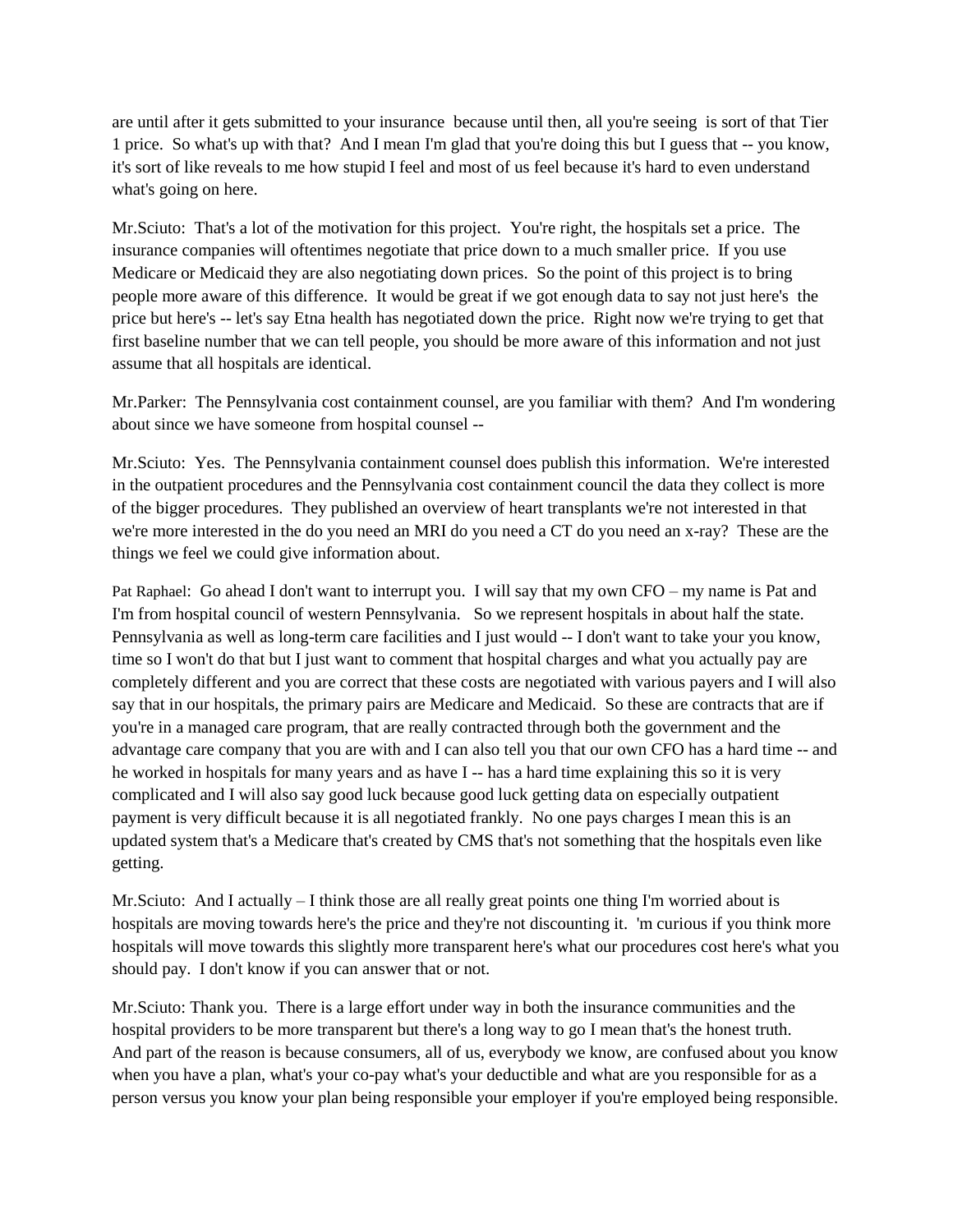So we've seen these costs going toward the consumer increase quite a bit for all of us and there's a lot of what I would say call financial health literacy that we need to work on together with our employers consumers hospitals insurers so. . .

Mr. O'Hanlon: Yeah now we have a couple of questions. Chris I know had a question. Rob in the back and then Richard, so Chris.

Mr. Nochese: Actually, he was stealing my idea so I'm just going to pass my question. Rob.

Mr. Oliver: My name is Rob Oliver from disability rights network and I'm curious will there be a double price reflection in this to look at the numbers that Paul mentioned so that what the hospital allegedly charges and then -- what you're seeing is what our insurance plans actually paying for the procedures and then I realize that I came in late and so my second question is, what's the -- what is the upshot of all of this? I mean you said it's not designed as a price shopping thing where people are going to go to the cheapest rate is it designed for the end user? What is the goal of having all of this information?

Mr. Sciuto: So first answer, wouldn't it be great if we could say the sticker price and what's being negotiated down? We're trying to just get this first level of information. If as we're getting to become successful and we got more data on individual hospitals it would be great to say to talk about more of the true costs. The main upshot is helping move Pittsburgh forward kind of like you mentioned towards a more transparent city. So this is sort of the center piece but we hope that there will be explanations and information so that people come to the site and start to understand what I'm describing to you because a lot of people you talk about this and they say I get an insurance statement it tells me how much I pay I have good insurance I throw it away or I have no insurance I don't go to the hospital. Those seem to be the two primary sort of responses right now and we want to create sort of more knowledge.

Mr. Nochese: Okay, all the information that you're showing here really is connected with a lot of the hearing community or people who can hear but what about -- what does this do -- what does this have to do with like people with disabilities? I mean how that is connected with this TV and what people with disabilities? I mean are we charged the same as the general public or -- I mean what does this have to do with us specifically?

Mr.Sciuto: That's a great question. I think you guys have – or people here are going to have a unique set of medical bills that the average Pittsburgh population won't have. So coming to you, if we could get sort of the support of you guys here could we start sending information about what you need more often. We're really interested in perform grams MRIs CT scans those are the most common procedures everyone will probably once in their life need. Some more sort of smaller groups that have specific needs will be really interested to learn sort of what you guys are paying and be able to tell information to you.

Mr. O'Hanlon: Thank you. We have to remind everyone that the City County Task Force meeting with UPMC and the legal issues they said that all hospitals get funds for disabilities and they get very little are given out to them. So you know needs -- those costs are probably expanded in the other directions so in other words you know the -- oh like such as ramps you know are kind of cheap because they have to be replaced every 15 years and that's what they do with them so -- or you know different accommodations they need tend to be cheaper or -- they're finding cheaper ways of doing this stuff such as voice recognition or you know some of that they get free but you know the cost of interpreters is -- that's a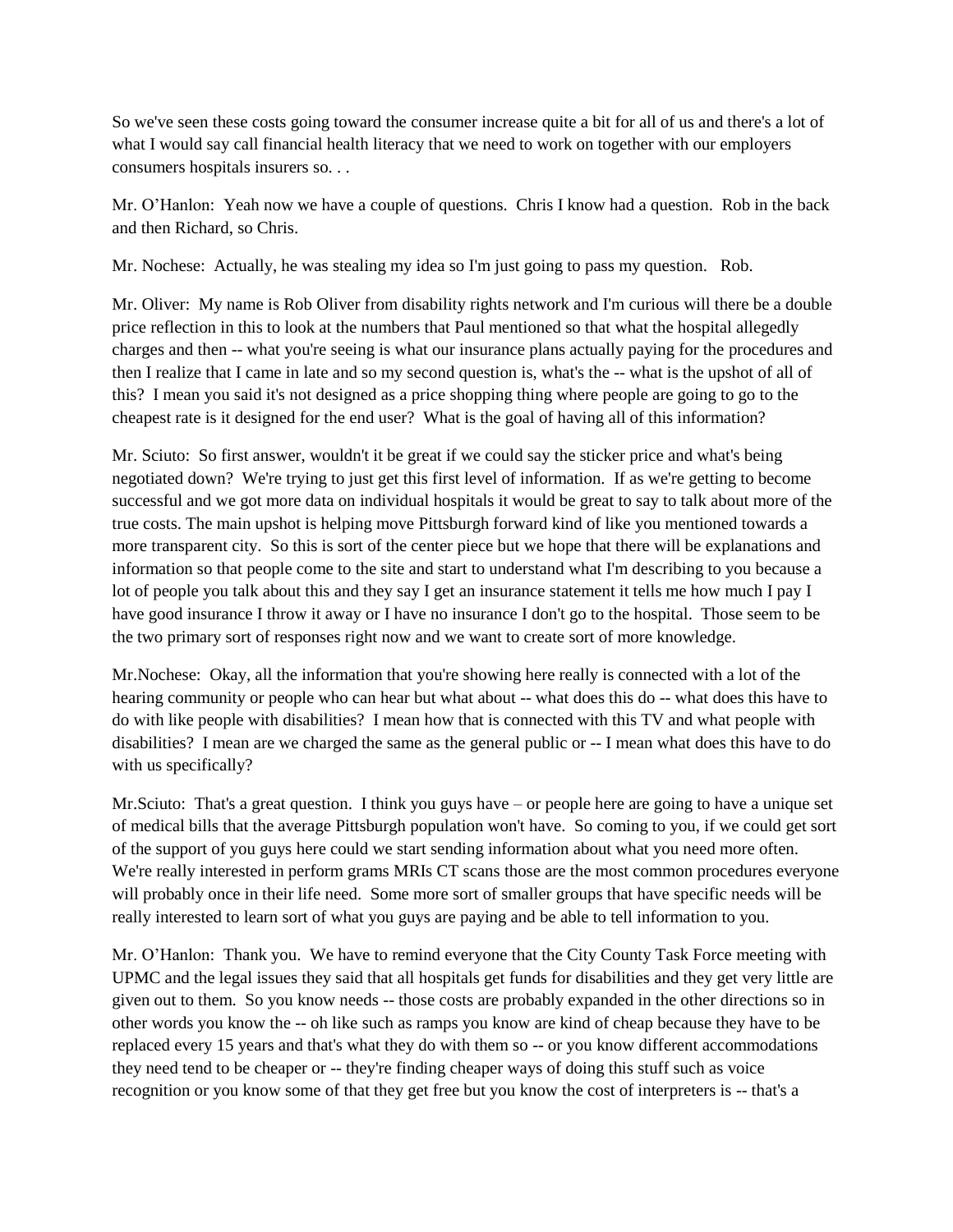whole different ball game. That gets pushed aside or waived and they try to find excuses not to pay for interpreters and yet we pay taxes and we need interpreters or good medical care so it would be great if we could get support for all of those issues you know it's like -- because I depend on interpreters you know and obviously not speech but you know it's really important -- the needs need to be met within the costs of all those things we're talking about.

Mr.Sciuto: Are you working? I appreciate your comment and again this is why I'm going to present to you because you have a very different perspective than when I was presenting to the -- you have a specific set of concerns.

Mr. Meritzer: I actually have a question based on what Chris had said. I recently had an experience and I got bills from hospitals and doctors and this one and that one I swear one of the places I got a bill from I never heard from them before but it was a legitimate bill I'm assuming and they're itemized all the way down to the ground and one of them they even charged me for linens but they're very extensive and while hospitals and doctors are not allowed to charge more for the people with disabilities and I would never accuse anyone for breaking the law at the same time if we are looking for transparency and you want to look specifically at some point at people with disabilities and how the bills are different but the bills are coming in anonymously how are you going to identify people with disabilities?

Mr. Sciuto: That is a great, great question and it might be something that we modify on the Web site and we say, jot down do you have a disability. I think if -- and since I've presented here today and you guys are bringing up these points it might be an interesting point to look at.

SPEAKER: Exactly that's my point.

(Interruption.)

Mr. Meritzer: Okay it was too high.

Ms.Warmen: Okay on the card it says something about -- well when they submit their bills like photo wise how are you going to tell that they're disabled if they're not going to -- photo wise?

Mr.Sciuto: Kind of like what Richard was mentioning I think discovering in talking to you we need to add something to have a more specific are you a person with disabilities in Pittsburgh?

Ms.Warmen: Or they could put like a D or something on their paper?

Mr.Sciuto: That would work too but in the long run we're going to add something are you sort of a special group of people.

Ms. Warmen: You do have some people who can't write.

Mr.Sciuto: Exactly, exactly and we have some people who have a hard time accessing the internet. This is a start you know you have to start somewhere and this is where we're beginning.

Ms. Warmen: Thank you.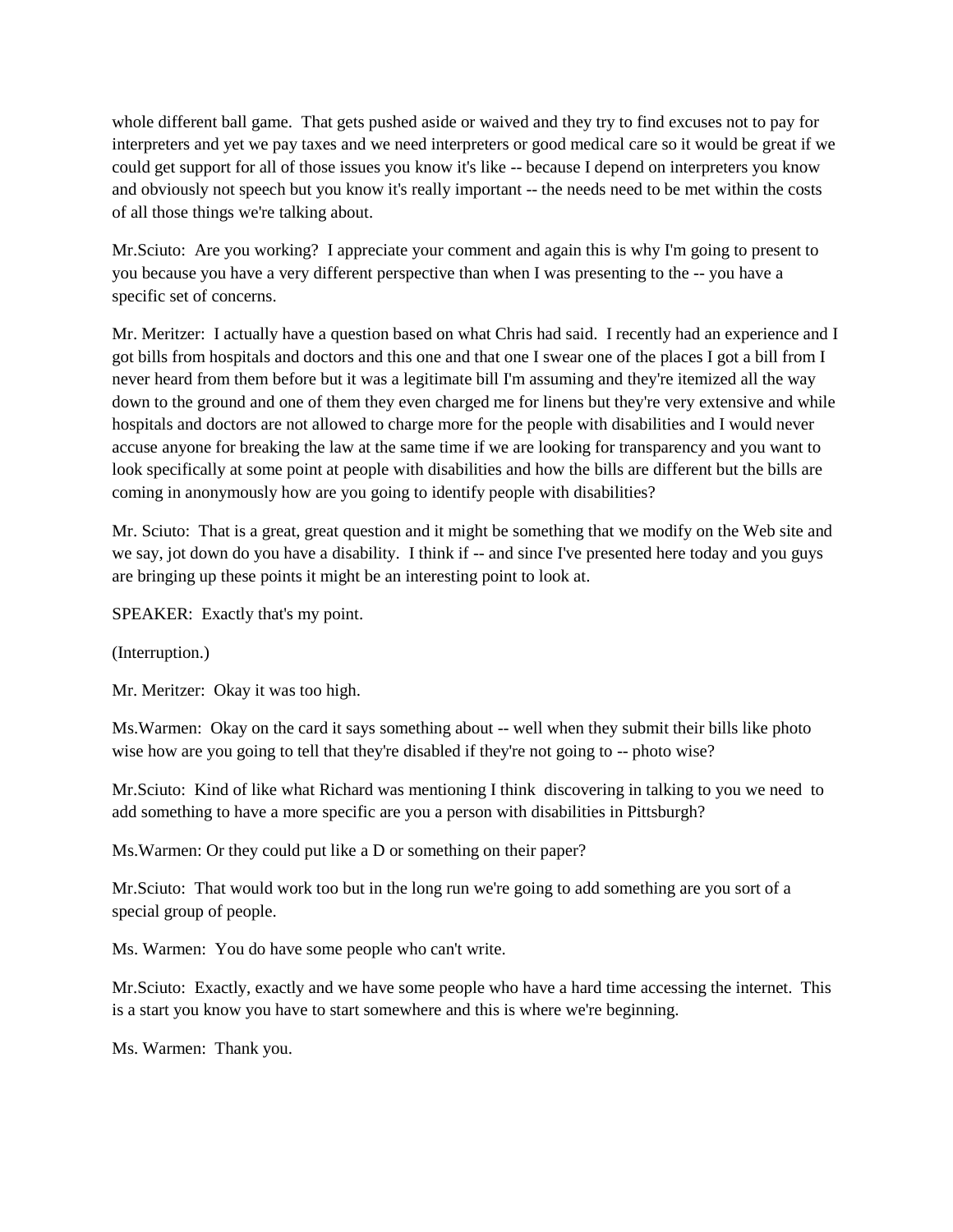Mr. McGann: Nursing homes, as far as you were talking about Deaf and hard of hearing need help with communication and there's a lot of barriers between communication in there so historically there's very little help and there's not much in interpreting as well.

Mr. O"Hanlon: We're going to have to get you to wrap up quickly.

Mr. Sciuto: Thank you for listening to me this is about it so I appreciate it. It's better to ask these questions than. . . Thank you.

Mr.O'Hanlon: Appreciate it; very interesting.

### **Disability Agenda 2000 Retrospective: Healthcare**

Mr. O'Hanlon: Okay so how should we do this next panel? What we're going to do next is we have a panel and so the people who are on the panel. Sally Joe, you Pat if you could come on up, have seat at the table that way you'll have a microphone and I think it'll be easier.

Mr.O'Hanlon: Welcome to the panelists maybe if we could start by giving you a moment to introduce yourselves again and then I'll do sort of like some intro but it would be better if everyone knew who you were.

Ms. Raphael: My name is Pat and I work at hospital council of western Pennsylvania we're a nonprofit association of hospitals and long-term care facilities in 30 counties so we cover the small rural areas and even our large systems here in the city.

Mr.O'Hanlon: And you say 30 counties is that spread out pretty much all through Pennsylvania, mostly one side or another or.

Ms. Raphael: So our region is south to West Virginia, west to Ohio east to about the State College area and north up to the New York border although we do have some facilities from West Virginia New York and Ohio that participate with us.

Ms. Snyder: Okay. Hi I'm Sally. I am director of advocacy for the consumer health coalition we're a small but powerful nonprofit on the north side of town and we do a variety of things we are an enrollment agency so how folks get coverage and then we do education programs and then I direct our advocacy, and we potentially work with a lot of groups that are marginalized for whatever the reason and look go really make sure as our name would suggest at the voice of the consumer the voice of the patient is educated informed and involved in every aspect of creating a much more accessible affordable and quality healthcare system.

Ms. Ryan: And my name is Erin Ryan I work for UPMC disability resource center. And disabilities resource center has been around since 2007. So people are probably familiar with that as well.

#### (Inaudible)

Mr. O'Hanlon: Okay well, in the way of introduction  $-$  so this is the  $25<sup>th</sup>$  anniversary  $-$  and one of the thing that is we did as a TV was what we could do this year to sort of highlight the progress in a has been made with the ad and so one of the things we've decided to focus on or refocus on, was a process that we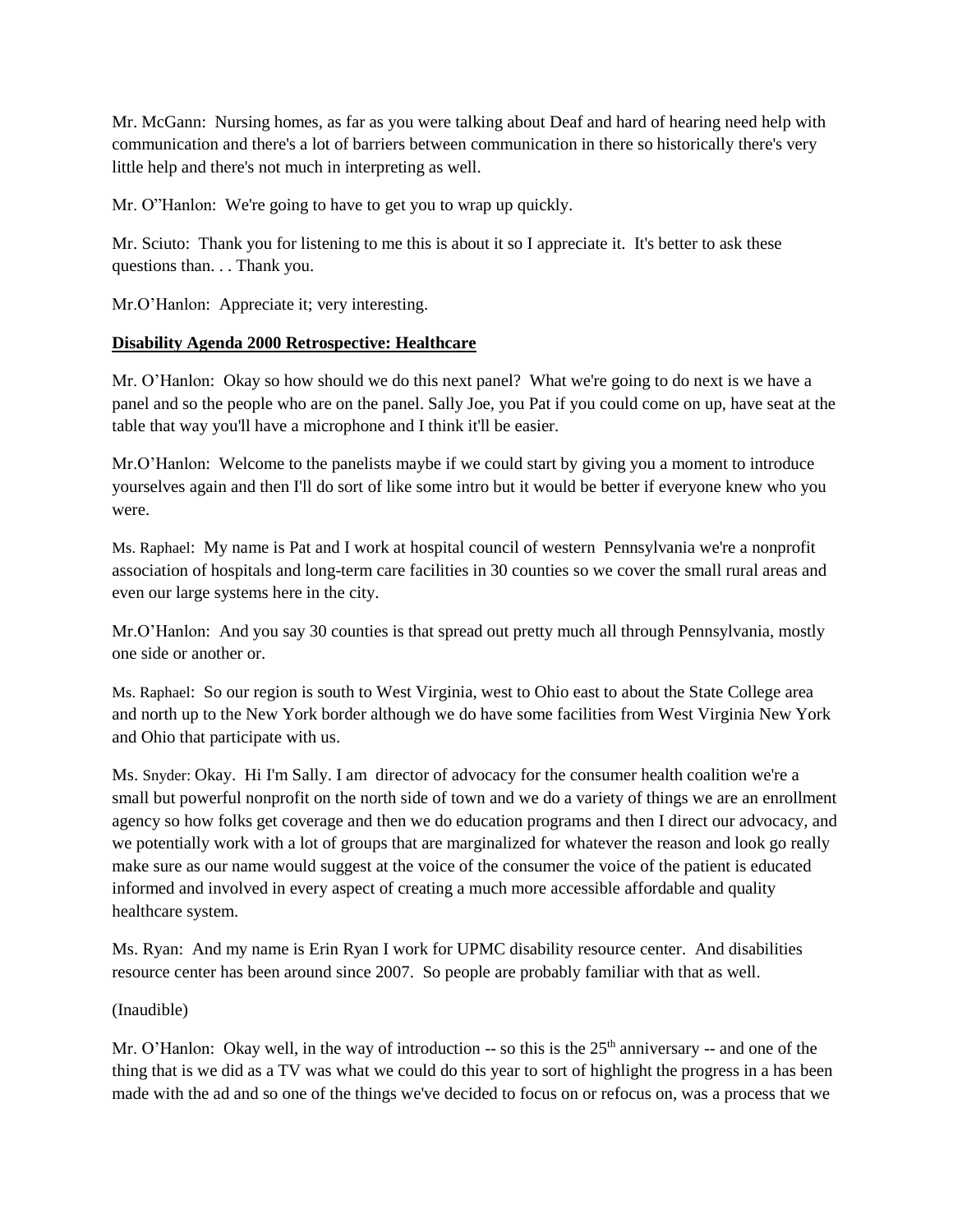did 15 years ago. So when the ad was just 10 years old, we had this process that we called disability agenda 2000. It was an agenda setting process and we broke things down into sort of sectors like healthcare sector and housing construction and design and communities and culture in the arts and different employment you know different kind of sectors as a society and we hold together people in the area who were active in those sectors and set them upon a mission of coming up with sort of an agenda for the foreseeable future. And so what we're doing this year is revisiting that process, looking what the heck people were talking about 15 years ago what they were identifying as kind of missing or you know something that we should focus on, what we ended up doing you know kind of like whether anything came of it, and so this is one of those sectors then today that is the healthcare sector where we're looking at that. Now unfortunately one of the things that we then did was, in preparation for this try to figure out like who is active in that sector back then? And I can say speaking for myself that it was an interesting process because it was really – that process was the first process that I live in a big city where there was more stuff going on that I could keep track of because there was so many different things going on so unfortunately this was not my primary activity sector.

Although I did participate in it and so one of the things that I saw and the other thing is you know you're kind of left with an interruption of what the heck happened so one of the interruptions I had was that those of us that went to these meetings you know just to give you some sense of kind of context, probably in the last decade before that, there was a whole lot of effort around what was in the Clinton healthcare bill which nothing came of but there was a whole lot of organizing around different ways healthcare for all was one of the groups that was started. So we came to this sector with a whole gigantic assortment of ideas and even raw son who was the co-chair was trying to give us the focus of the nitty-gritty so what they produced was a final report which was very basic very like you know and I kind of remember even saying okay well I hear what you're saying but it sounds like what you're saying is that in the process of setting up appointments, that it's important that complete information is done because they don't know that you're showing up in a wheelchair they don't know that you're definite and you need an interpreter and then you show up and it's a surprise so you know it's very – you can see in this it's a very kind of basic you know this sounds like what you're talking about kind of thing. The other thing that I try to figure out is well what really came out of that process? And some of the things I'm you know we are not sure whether we can claim credit for but it was shortly after this that McGee Women's Hospital had the – the accessible clinic for women that I think started maybe two years after this procedure and it may or may not that we can claim credit but we certainly were part of the voice that I think led to that being created and then I think then after that was the hospital compliance manual that we worked on that primarily got to issues around serving healthcare consumers who had issues around definiteness or hard of hearing or some kind of information reception or conveyance kind of disabilities.

And so that was, I think – you know so I think what I can sort of say is I can see these practical steps that were taken after that in the area of healthcare while sort of socially we ended up doing whatever we did around healthcare and we are where ever and we're still trying to figure out where the hell we are and what's being done and that kind of thing and I think that healthcare is such a massive field so big and so critical to our lives. So we invited you here really share with us any thoughts you have any insights, any kind of agenda items that you think you know, looking at any of this that seems relevant I think it really - you know what I would say is kind of this overarching thing what we attempted to do was taking a whole lot of social concern about healthcare and how people with disabilities fit into that and find concrete things that we can do locally that make things better and that's in a nutshell what we ended up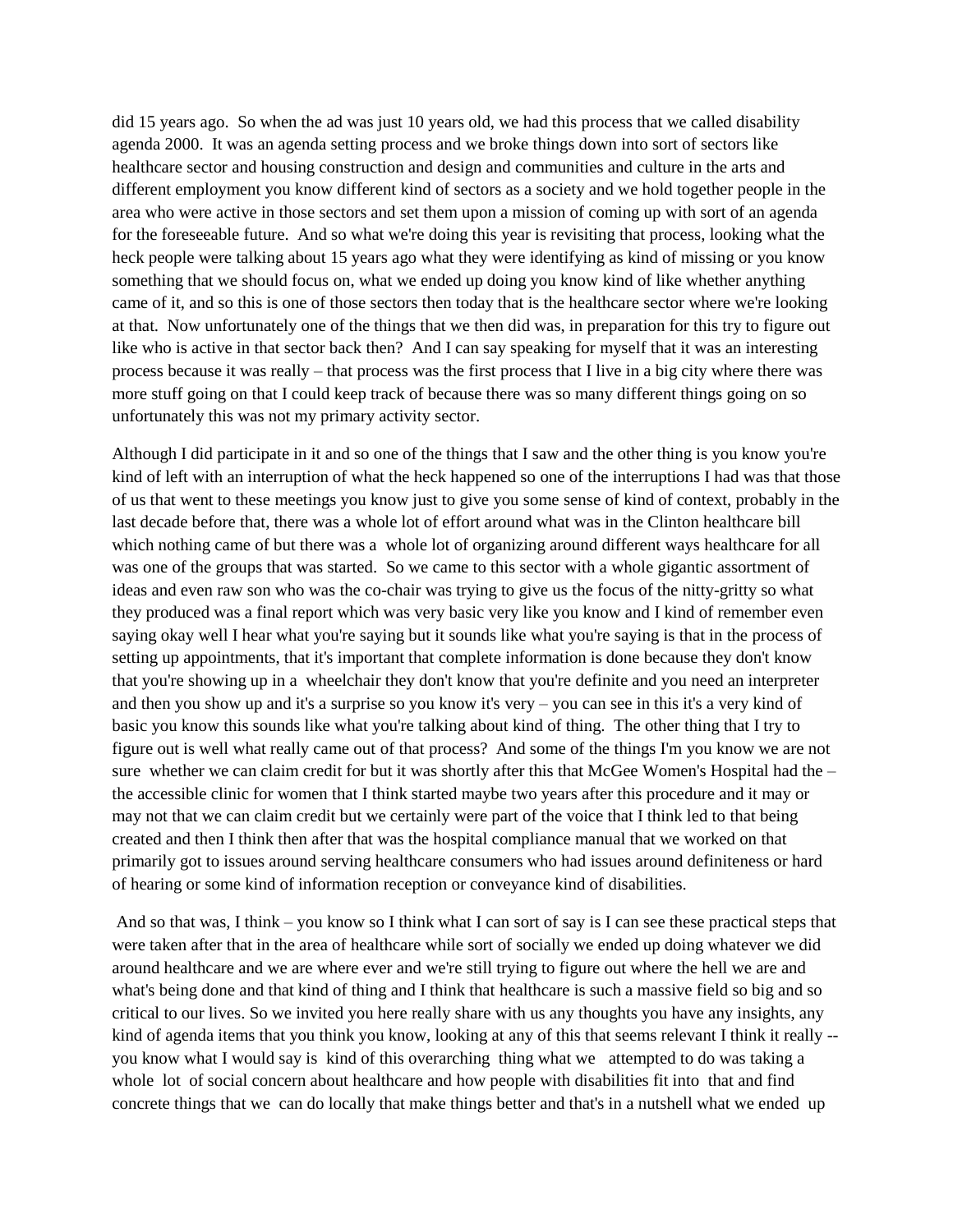doing was that -- I know that you know you are sort of living it in a way that's more intensive than we were in that process. So I've invited you to come and to speak and give us your thoughts and any sense you have of kind of where we are locally in all of these things. You know whether you think that when you look at what was on this list have we sort of solved all those problems or you know what your perception is of where we are and where we're headed? Who wants to go first? Erin.

Ms.Ryan: No we have not solved any of these things and they go along with solving these issues I don't know if it will ever happen but speaking I guess you know from what's going on at UPMC and I know if I can just preface it by saying I know UPMC has for everything that happens there's probably two different stories. So I know that there's a lot of work to be done and I don't want to come across oh, yeah we did it moving on to the next thing -- but it was interesting for me I've been with UPMC for about two years now and I was not aware of the disability agenda but looking through each of the goals that was listed on here for healthcare and looking to see you know all those things that were -- I was pleasantly surprised to see that almost every single goal is -- we have programs in place to address each of these issues. So I think we're headed in the right direction. Are we there yet? No way. We can talk more about what the things are that we're working on and how we're addressing these things if you want but just in general that was sort of my –

Mr.O'Hanlon: Can we save the questions and let everyone make an opening kind of statement.

Ms.Snyder: Going right down the line. I think part of the deal, looking at this too is I mean the ad is 25 years this year and 25 is a big anniversary and you look at it and even socially we're not where we need to be. I mean the ad was more than ramps and good parking spaces so even within the healthcare field we're not there either but I do think some of the things that were significant is that UPMC has a disability resource center and there's been working done on interpretative services on signage when you go in to ask and you know to ask. I think and swear by for the women's center out at McGee that is absolutely critical and it also highlights an issue that we've yet solved which is I am a sibling of a person with a disability. My sister a person with disabilities and uses a wheelchair so when the center at McGee opened it was glorious and they are incredible how they stagger the patients the sensitivity to the issue but it also highlights a significant problem every time we go there yearly, we'll be there and without a doubt you will see someone there from eerie who drove two and a half hours down for an appointment because there are not clinics like that and that's problematic and that needs to be with not only for that particular care but also exam tables I cannot tell you the number of times this you know if you don't a person who uses a wheelchair, the number of exam rooms are not even close to being accessible and those are few and far between and you have it, it happening with an urban center like Pittsburgh but then there's people in rural areas where you're driving a significant amount of mileage to get to a healthcare provider let alone finding one with accessible exam rooms and that needs to clang and I think it's part of changing the perception that society has with folks with disabilities. And I think that has to play in. I think a lot of times -- and I do a lot of work we'll go out and educate and training and teach folks to be proactive but I do think there's still for lack of a better word – an discomfort with some providers that are almost discounted and you got to teach folks to go in there and be proactive.

Just a quick story was we had one I took my sister to get an MRI and obviously went to a hospital here in the city we go there we're there they take her up and we're sitting there waiting and I'm reading the sports illustrated preview issue and we're there waiting and I'm like man this is taking an awfully long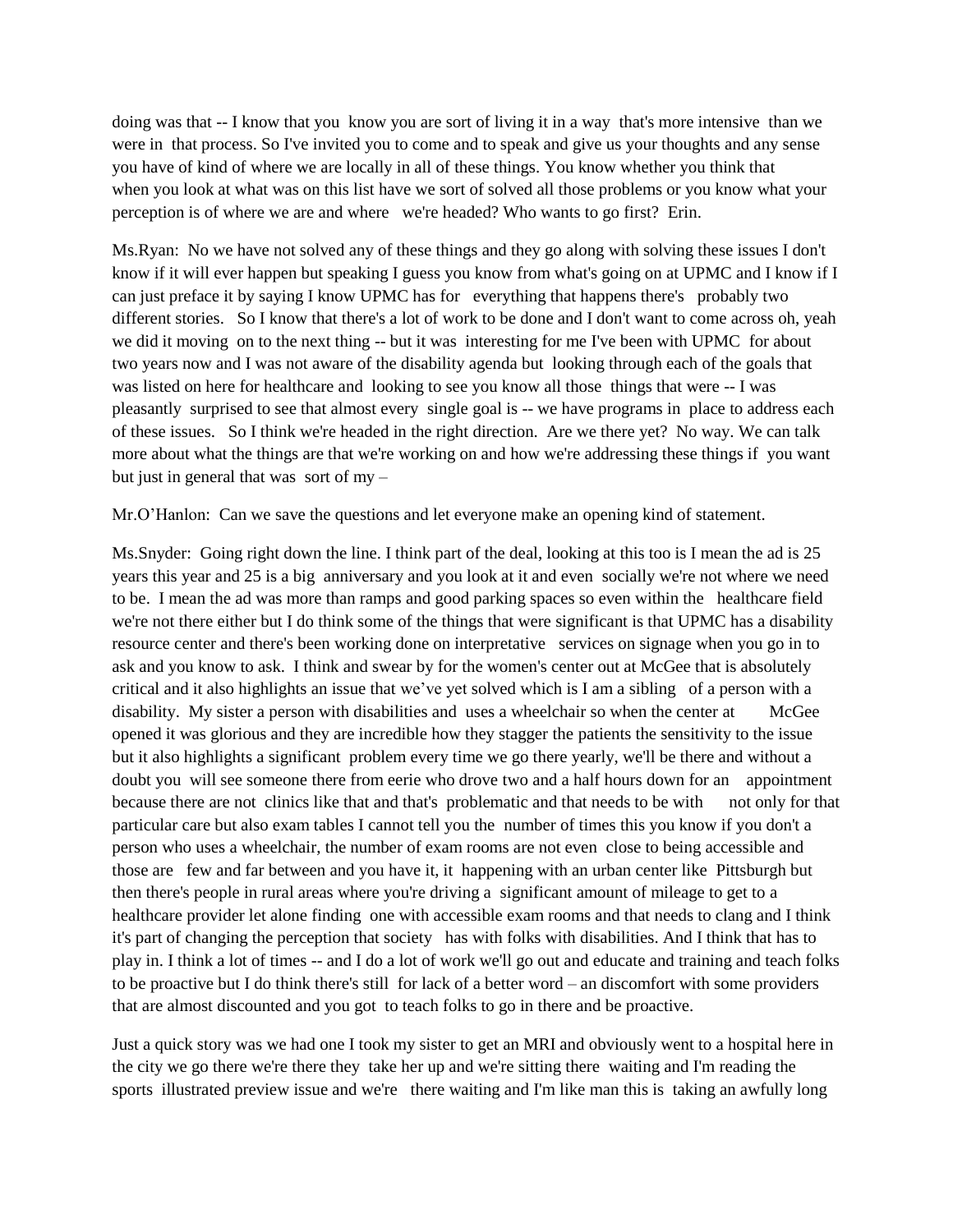time and I went and asked the very lovely person the woman I don't know let me call up and so she's just starting to get into the MRI now and I'm like jeez it's been a long time so goes through finishes the

MRI X number of minutes later my sister comes down and I said sue how was it you were up there for a long time what happened and this is the kicker this was 6, 7 years ago and she said well I was up there and apparently they didn't have the hoister lift so there was no way to get me into the MRI and to honor -- and I said okay so what happened were they able to bring one in and she says well no I sat there and I referred to him as Bruno and an orderly came by and they said hey Bruno can you lift her into this machine and I'm like really? I mean the fact of complete disregard for a person's dignity and all of that was problematic. They did and my sister at that point was you know was like that didn't seem like that was right and I'm like that wasn't right and then the neat thing was to celebrate the disability resource center was to have that there and knowing Susan Shaffer who was the

Mary -- being able to call Susan and say hey this happened and wasn't harsh or anything just to report it and to know that it was dealt with and then the training that needs to happen too. About doing that but you wouldn't even -- like seriously? So it also highlights how far we have to go. So I could continue to ramble on but I'm zip for now.

Ms.Falkstein: I also want it's I am proud board member of the consumer help coalition which is an organization I really enjoy. I feel like I'm the at least educated person on this panel and in this room about these issues today and I talked to Richard about that before I came down here so I'm learn. But I was at hospital council when this project was being worked on I did work for even raw son and I see rob so I'm going to ask rob if you want to make a few comments but one of the things that I believe that has happened is awareness has been raised among the hospitals both large and small and one of the things that helped us with that is we had a grant from the fie is a foundation and you know I asked rob to be our consult about on that project and went to the hospitals and tried to do some front line training and I wasn't a part of that project but I was aware of it so I don't know if you want to make any comments.

Mr.Oliver: Yeah I guess it's fairly for -- I can just make a comment that there was a front line training

that was done at a number of UPMC hospitals. I don't have the numbers in front of me and it was probably 15 years ago now but it was the concept of making sure that the front line individuals, the phone operators, the receptionists those individuals were getting some training on how to deal with people with disabilities when they came in working on person and family center care make sure that the individual was a primary -- was part of the primary understanding of what was going on. So the individual was - had an empowerment to say this is what I need. This is how they handled me this is what is going on and it wasn't so much the staff working together to figure out how to handle an individual but staff working with the individual how to provide the best possible care for what they needed and also making sure that the individual was being treated for what they were presenting for and not being singled out because they had a and all of a sudden people are coming in and trying to treat them for a disability and they came in and experienced cold -- so that's a broad overview of what we provided and it was done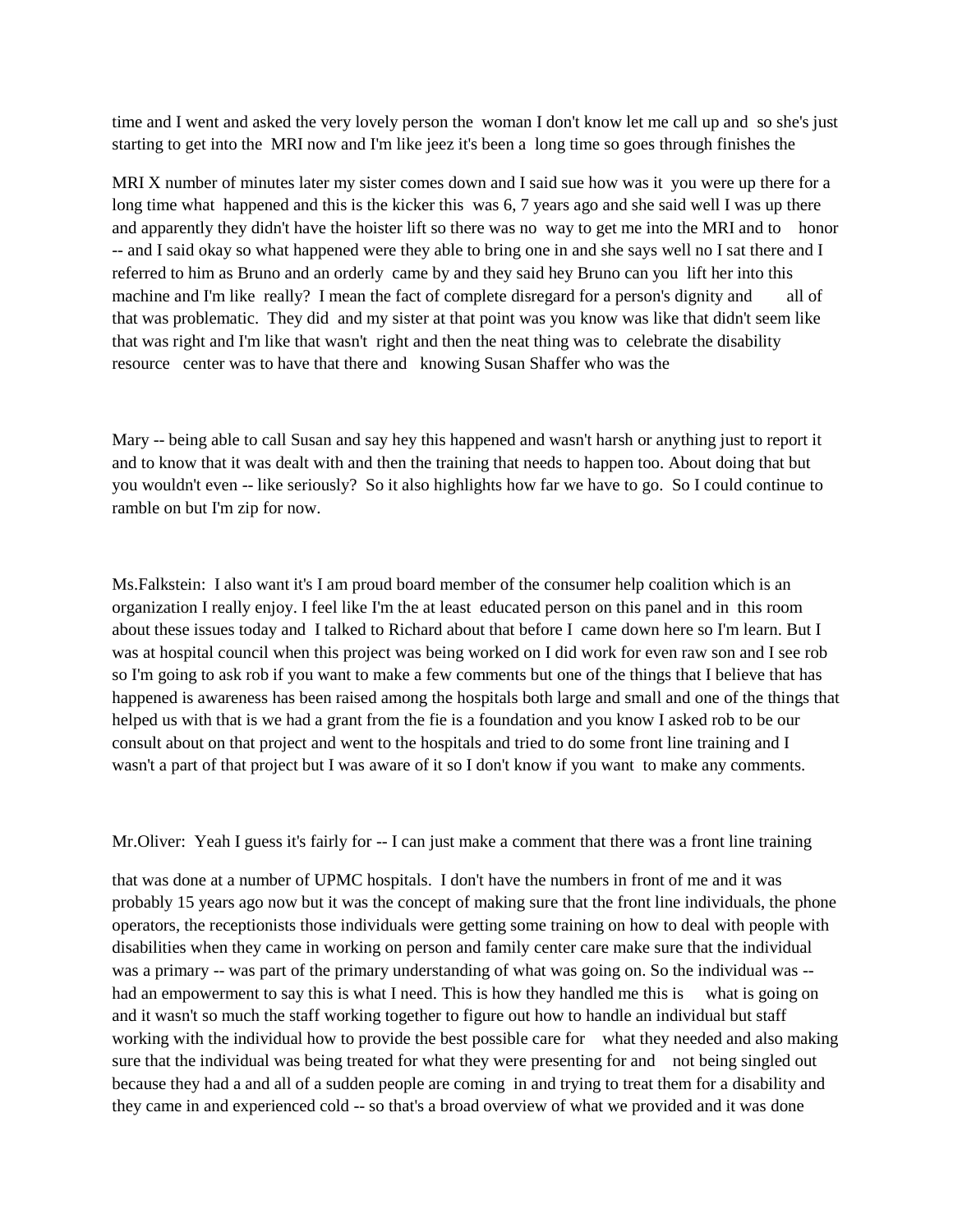through hospital council and like I said I think they're doing probably at least a dozen hospitals around the area where that was provided. And at this .one of the things that I think about is how do we take that because the turnover in staff I don't know how many folks that – had that training are still involved – or still employed by UPMC and how do we expand that not to just the front line employees but expand that as well to get it into as much of the hospital staff as we can.

Ms.Falkenstein: Do you want me to finish first? It will only take me a few more minutes if you don't mind. Thank you rob too I appreciate that. I think as rob said you know we raised some awareness through that you know, in person front line hospital training, but -- and again it was limited and as sally Joe said when you get up to a rural hospitals in the northwest or in the east those hospitals did not have even that kind of training and their resources are very much limited especially compared to UPMC or Allegheny health network so they don't even have the ability or resources to you know to have the special technology and it's not that they don't want to because they talked to us about this it's just that their resources are very limited. And so I think if there's some way to somehow reach out to those folks they would appreciate it and I know the people in those communities would appreciate it as well I also want to say there's some work if you are not familiar with it that is being done to the regional health university council in all kinds of literacy including language barriers including physical barriers and that project is housed at hospital council and we also know that the two primary funders have been UPMC and Highmark and they have a Web site if you want to look at that, it is www.ahealthyunderstanding.org and there are some tools and resources for consumers that you can access. And they have a real focus one of their funders is the FISA foundation and there's others as well and they have a focus on people with barriers of all kinds it could be a language barrier so they're developing that and it's a relatively new thing and I wanted to mention that's one of the ways we evolved. There's a lot of room to grow and a lot of room for education.

#### Mr.O'Hanlon: Thank you. Rich.

Mr.McGann: Yeah this might be a little off topic sorry about that I don't know if this is the right place but maybe you can help me understand better. Is the hospital insurance of UPMC and Highmark, is that how much coverage someone would get like if someone was diagnosed with cancer or something like that, would they give them a scooter or provide that for free? Like if someone is stuck at home then is there something that they can set up like a chair or some sort of thing to take them up the steps even a bathroom can have accessible things. But with that the crisis with UPMC does that affect --

Ms.Falkenstein: To my knowledge the insurance they wouldn't necessarily be providing stuff like that for you know ramp at the home or stair in the home generally. So whatever's going on wouldn't be affected by that to my knowledge it would be more like state waver of programs that might provide those things.

Ms.Synder: With that too you bring up an interesting point is it is that healthcare happens a heck of a lot longer outside of your provider's office and to learn to realize that that it's the whole social reality of how people live and I think rob mentioned patient center care I now, this has dawned on me at a meeting I was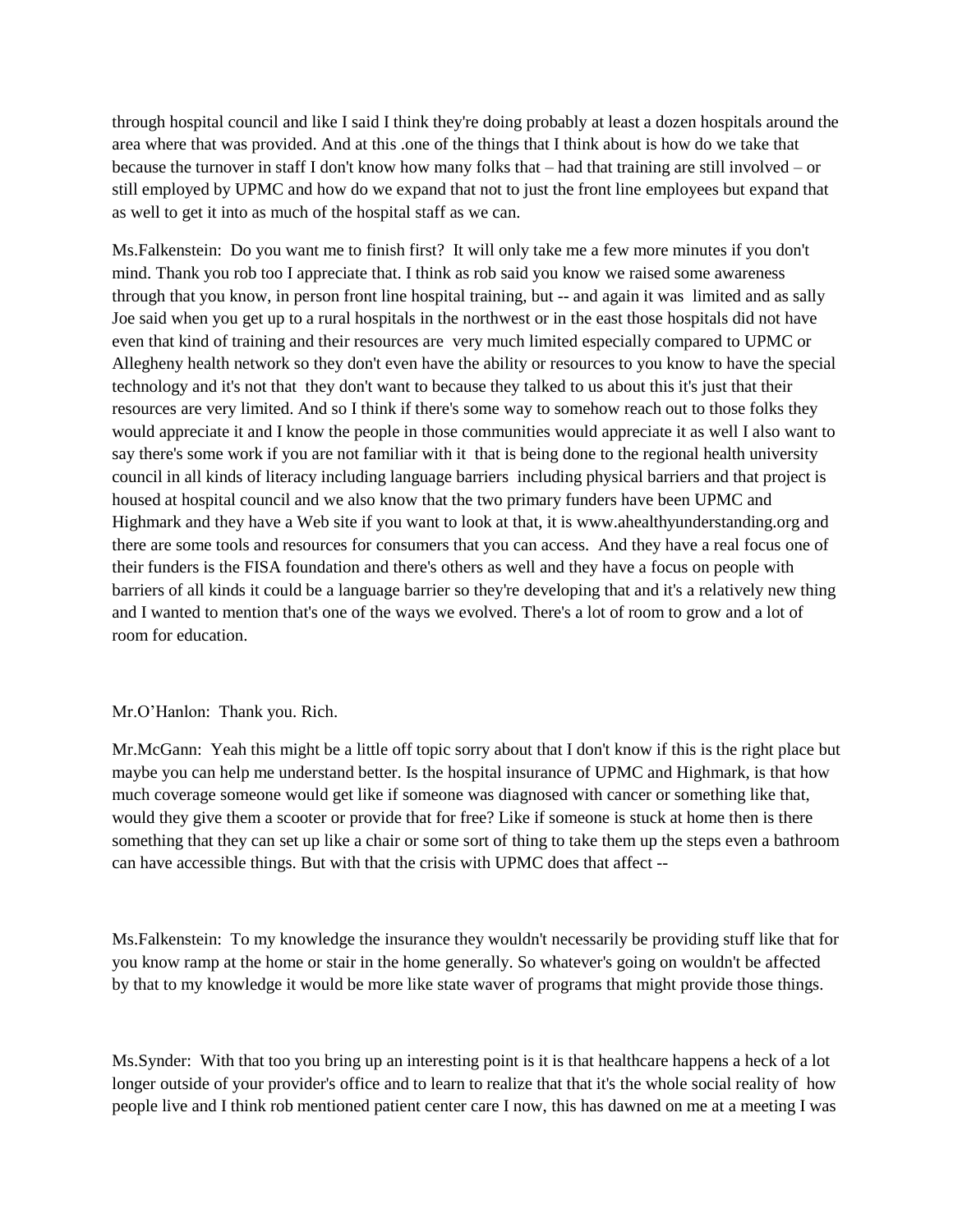at a couple weeks ago I've now switched to patient driven care and if you're a patient on a gurney and doctors are looking at you it's -- we need to get to that mindset but one of the big things is starting to realize the impact of where you live and connecting that into social environment and hopefully have providers start making that connections. If I had a zillion dollars other than getting the -- I would say make sure that healthcare centers in especially in more economically challenged areas would hire a social worker. That would be absolutely the issue -- that would then connect them to the services they would need.

To have a social worker that would help to make those connections because that's a major deal even without a person with a disability if you have knee replacement surgery it might be helpful to know are you living in a house with steps? Who's going to help you get food once you come out of the hospital? So I think you do touch on that and that is just the face of healthcare which is changing and I think in a good way to be able to realize that health is more than -- it's also social and that whole factor.

Mr.Nochese: Chris, okay I want to go back to Rob's point. About front line. Compared to 15 years ago to today I noticed a big difference. 15 years I had struggled very, very much to get an interpreter, T TY. Every now they might provide an interpreter but it was a huge struggle and today it's fine they would ask hey do you need an interpreter and I'd say yes that's what I've been waiting for this whole time for you to ask me about my need before it was a gigantic struggle back and forth to finally get what I needed and it's such an improvement over 15 years ago. There's a few hospitals that still I do have to struggle with they're here and there but overall I just wanted to let you know that it's a vast improvement but it's not completely fixed yet.

Ms.Falkstein: I would answer that partially because hospitals have to be accredited. There is a major national agency called the joint commission and they have that as a requirement that there be interpreters available and they have several other requirements for hospitals as well and this is a very much respected and sought after accreditation than hops try to get to I would say that's probably part of your answer.

Ms.Snyder: And I would give kudos as well to the TV for what you did along that piece as well and I mean it's still 25 years there's still so much yet to be done what's needed to be done and that's good to hear that it has improved and I would be remised too if, also the whole issue of course is living with mental illness is a major concern and I know when I started consumer help coalition you know our first thing was to do the proactive patient guide and that was to address the issue of people living with serious mental illness and the fact of the matter is that statistic has. Changed and why is that? To do coordination of care is important and the one stop shop is becoming more prevalant that you can go and see your physical doctor. Perfect this then leads to another issue. And a lot of folks that battled this was an accessible transportation system was huge and battling like please don't cut those routes. I mean all those factors we can look at successes we've made and at the same time more work we have to do and the last thing with persons of mental illness is would believe it be wonderful if we could develop a policy. The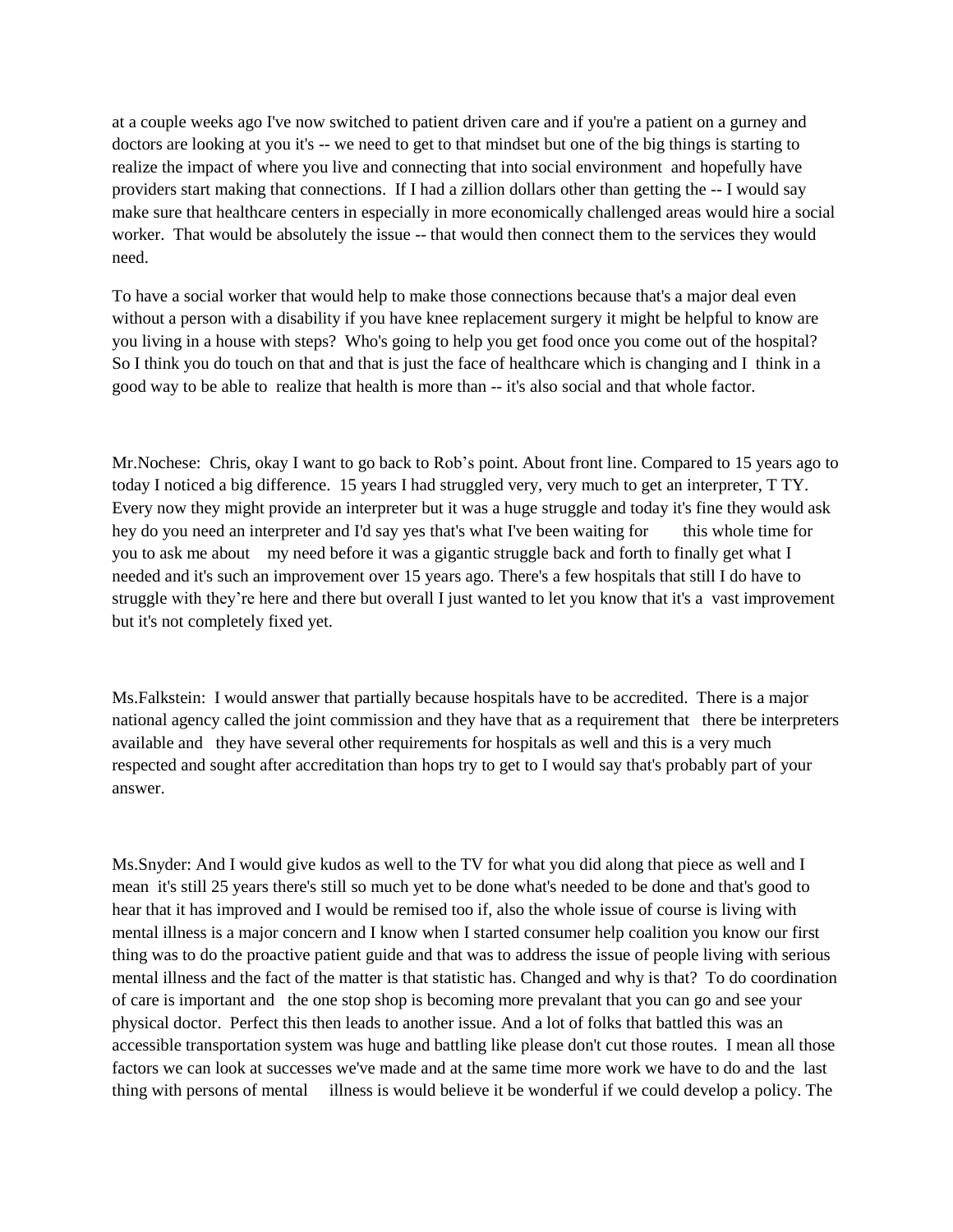fact that we sit and wait and God forbid we don't wait until another incident could we not be proactive enough to put together a mental health policy that works. Are we going to do it as commonwealth? I don't know but that would behoove us to really put together a working involvement with folks to people to put together a policy that works.

Ms.Ryan: If I can just mention sort of Bob what you were saying and then also Chris so I know UPMC a huge focus has been we were talking about the use of interpreters but also folks with visual disabilities all the different reasons where there might be an issue with communication and so as far as training goes this last year --it's not basically 40,000 staff an affected communication piece for disabilities which was huge in terms of what we were able to do before. And then also some training in person but then for the first time we have a system like policy about effective communication and so all of these things we've been able to raise awareness about it which I think is really important and I'm glad to hear people asking this is what you need. But yeah we've realized it's such a huge issue and we've been trying to make a lot of attention to it.

Mr.Parker: Well yeah I had something .I guess the concern that I have that I see on the -- take it to the next step are the services that you receive outside of the hospital and outside of the doctor's office. What I'm seeing and this hasn't happened fully in Pennsylvania yet but have colleagues in Ohio that are telling me that those services, the way they're being managed as in managed care are making it much, much harder to live and obtain the services you need in the community that especially in Ohio that managed care has touched the equivalent of what we think of our intended care our independents our com care waivers. So literally I have friends in Ohio that are moving to New York because of the way that the commune services are still administered in New York are less restrictive as they are the bad policy in Ohio is to get these services in the community. But it's not necessarily discriminating us people with disabilities because a lot of people in that situation are not going to pay for it.is going to be a wild words, we the deaf have preferred agencies and services so that services are rendered fairly and correctly, and there's contracts that seem to be getting in the way, or contract issues. Yes is that joy? Yes I'm back here.

Ms.Dore: Financial aid is not always accessible. If you have a certain issue inaudible.)

Mr.O'Hanlon: I mean, one of the things I'm going to follow-up with what Chris had said sometime ago that it does seem that there has been noticeable progress in a lot of these issues and so I think that, you know, you can see that there have been changes, there has been some kind of a cultural shift.

The thing that I guess, I have sort of a twofold one is sort of an observation based -- which is it still makes me sort of mystified why it is that healthcare facilities are often the most sort of dense with respect to accessibility issues. You know like doctors' offices rooms you know hospital facilities with no accessible examination tables and you know and the -- at some level I don't understand who they think are going to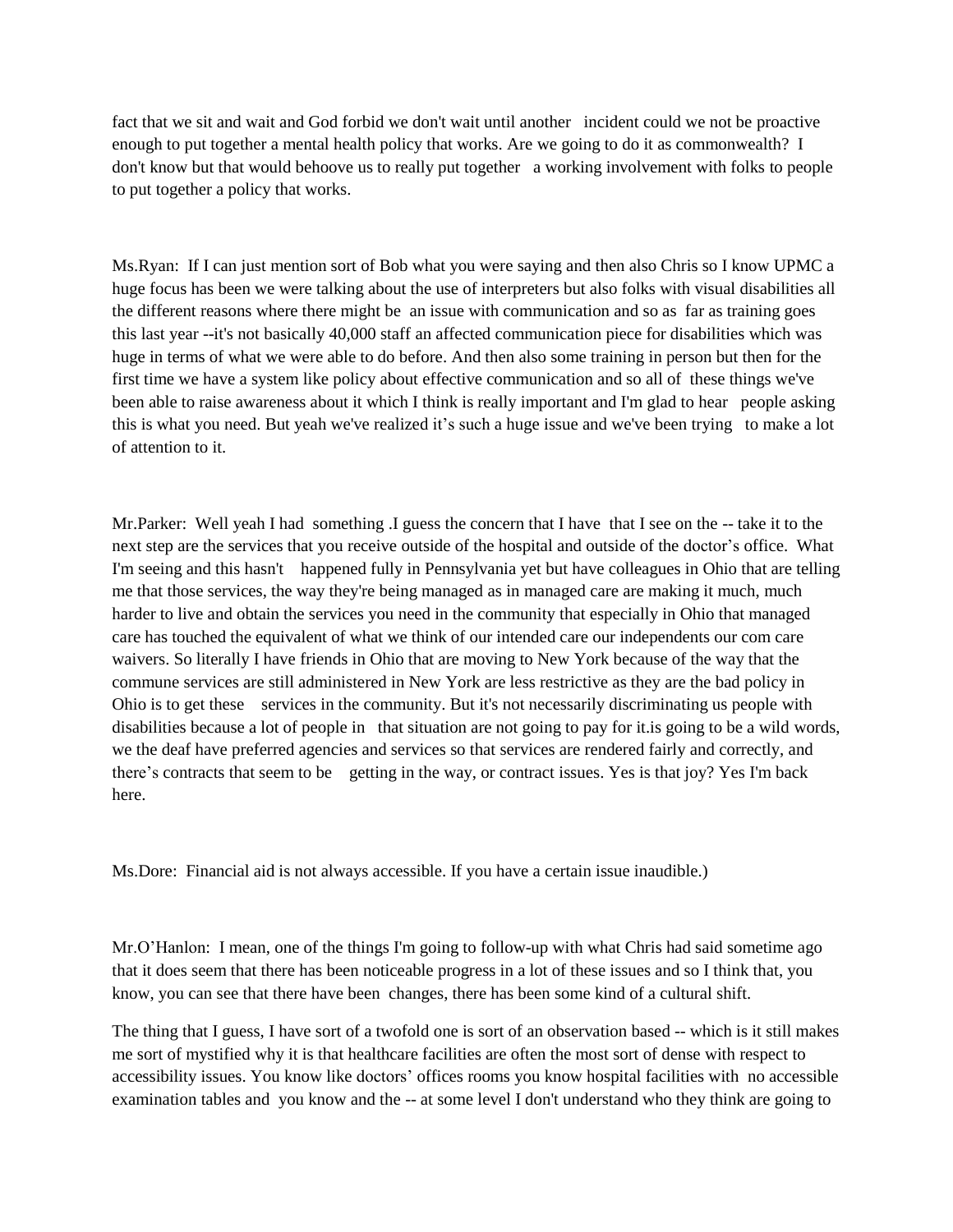be in these facilities the bathrooms that are connected to the hospital rooms you can't get a wheelchair and it just goes on and on and this is from a legacy that kind of predates us, but that leads to my next question which is that when I've gone into transportation advocacy I've learned that the bus you see on the streets are going to be on the streets for 20 years and then they retire so when you get some change into a system that has a 20-year life cycle you have to be patient.

It takes a while. And so one of the questions I have is, hospital examination tables how long are the life of an exam table? Is there a retirement date that -- for those things? And how do we get it changed that all examination tables have features that are making it accessible for everybody because I can guarantee you that every examination table that isn't accessible will have somebody that's not well served by that table. And so how do we get things to change at that level where you know that eventually you want to get therebut I have this fear that exam tables to be like a 50-year life cycle I mean do you know anything about that?

Ms.Falkenstein: Well I mean in general hospitals around here are very old structures and it's hard to even get changes made to the buildings themselves let alone to what's inside of them but there are -- there has been a lot of movement here in building new rooms, new -- you know surgical suits getting new technology so we had a number of hospitals kind of not that they can't abandon the building they're in but they've created towers or new buildings that have much more of what you are talking about but those go through cycles again as you said I mean Butler hospital they built a whole new towers 5 years ago now but it has all the most current everything in it that you can imagine. So people want to go to that tower. Mon Valley did something very similar. Even up in -- but the buildings themselves are so old. So when they build the new structure that's when they put the new equipment and the new technology and the new exam table everything is brand new. So you have to kind of get into when they're going to be in that cycle it's challenging it is.

Ms.Warman: Okay, yeah, well, I mean, the case that Braddock hospital they had remodeled the inside of it but instead of like keeping the building and remodelling onto it they closed it and they tore it down instead of like turning it into maybe a facility where they could actually you know use it to continue.And yet they just closed it and tore it down instead of using the building for like -- because they went and they built a new hospital across from another hospital in the same community right across the street which really how many people are in that community that's going to use that hospital? You got two hospitals in the same community. They probably have the same insurance, same carrier. I mean if you got a hospital that can be reused or like something different, like maybe manner care or a place where you can have different people, you know, that can -- you know, for different care why not? And if you're 52 going to be tearing down hospitals and like not making -- I mean, they could have built a new wing to it which I think they did, but they just tore a remodelled building down is what they did.

#### Mr.O'Hanlon: Yes.

Man in Audience: Yeah, I mean, not to get off topic I don't want to get into a lot of what you said but that wasn't a community center or anything like that that was a business decision you know and I'm sure there's probably a number of different reasons that they decided to do so that. And also them deciding to build another hospital in Monroeville was a business decision for competition sake I'm from Braddock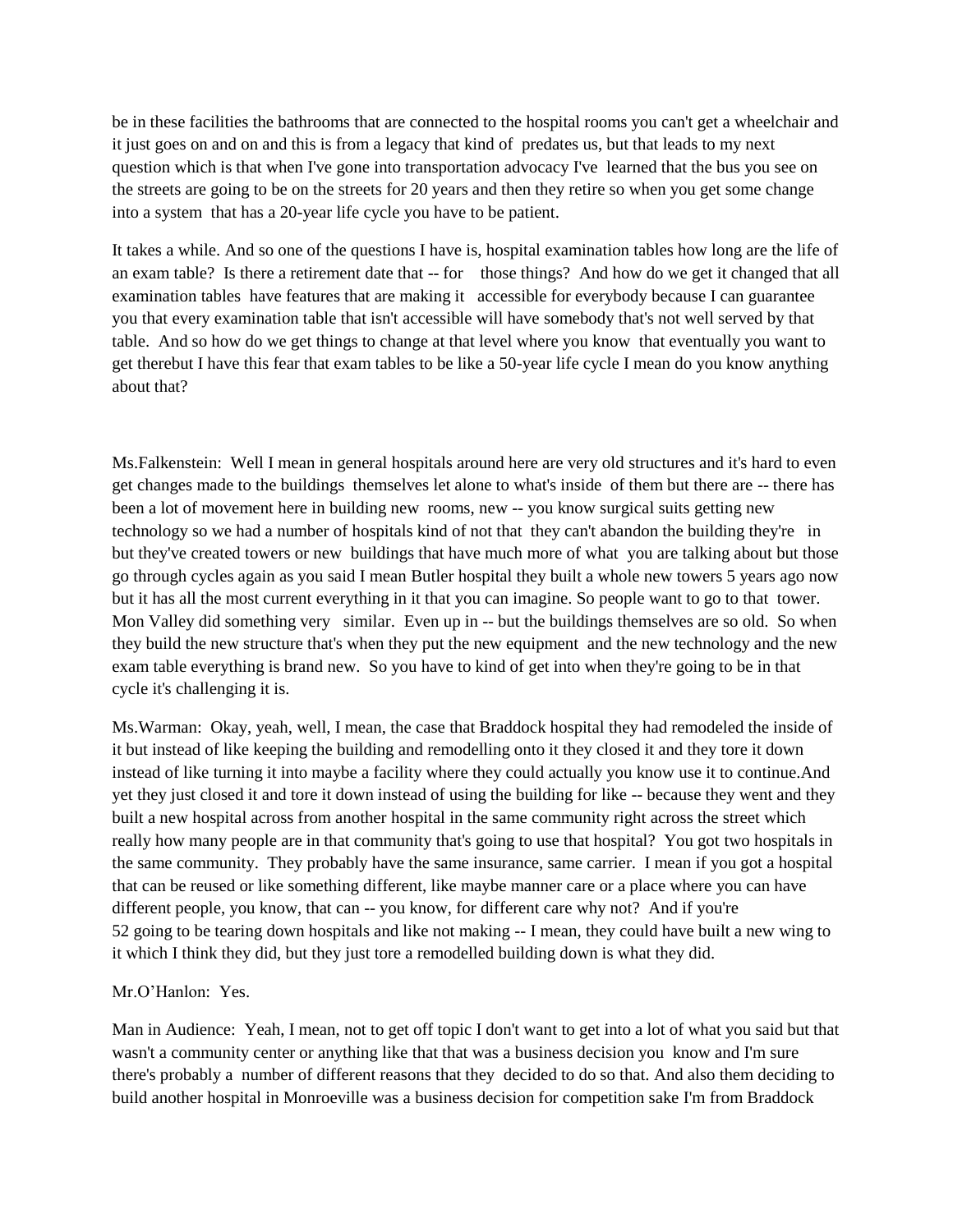and so I had an I guess if you will, sentimental contact having grown up there and having -- that was my dad used to be the mayor of Braddock and he passed away there. That was in 2007 my dad passed away and shortly thereafter they tore the hospital down so I grew up there seeing my hospital my whole life but that was probably the decision why they made to actually tear the hospital down and build a new one in the Monroeville area so I don't want to get too much into that.

Ms.Warman: I will talk to you after this.

Mr.O'Hanlon: Chris and then -- I mean, rich and then joy and --

Mr.Mcgann: The problem is transportation. For example if an office is closed and moves to another location, for example, downtown if a downtown office closes and then you have to go to North Hills but I'll at this office is access going to take me all the way to North Hills now? It's a waste of time. So that's something that needs to improve. Transportation. So that's also an issue.

Ms.Snyder: Absolutely it is and the fact too with access you have a 2 o'clock doctors appointment so getting there at what you could get there as early as 1230 one o'clock and if the provider's running late you got a real issue because and we've had that too folks say I can't wait any longer the providers half an hour late and you got to catch you know depending on when that is that's a big factor as well and then I just wanted to jump on the transportation piece too is medical assistance transportation program MATP is a huge thing that we should be looking at too. But that was major with the new folks that were added on of a certain class saying you won't have that funding available for you this year so good luck and the majority of people that use MATP funding are people who use dialysis so yeah transportation is significant in a lot of ways.

#### Mr.O'Hanlon: Joy.

Ms.Dore: Unfortunately also inaudible. I live in that community. I was there at the time that -- they said it was a business decision It was more than emergency medicine it was prevention.

Woman in Audience: I just wanted to say I know a person who uses a wheelchair that was going to appointment that the doctors office wasn't accessible and they transported them by ambulance and they examined her on the ambulance and so she wasn't in a wheelchair and -- so that's what they did for that. And I wondered if that was -- it was creative. It was creative. But that's how she got her examination but she got better. She needed to see specialist and so that was what they did.

Ms.Snyder: And those are stories you hear and you're like that's amazing that need to be much more public as well. The fact that we said earlier of the incredible lack of accessible exam tables is horrific to me. And.

Woman in Audience: And the doctor was in network for her.

Ms.Snyder: That's ridiculous.

Mr.Oliver: Can I say something? Now I'm fix sated on the exam tables too because it's an index of how - so I'm thinking 15 years ago experience having someone in a hospital say well literally say it's not my job to get you on the exam table and then two years ago, me going to an appointment taking two people with we so I made sure I was going to get on the exam table and having a nurse say I'm glad they're here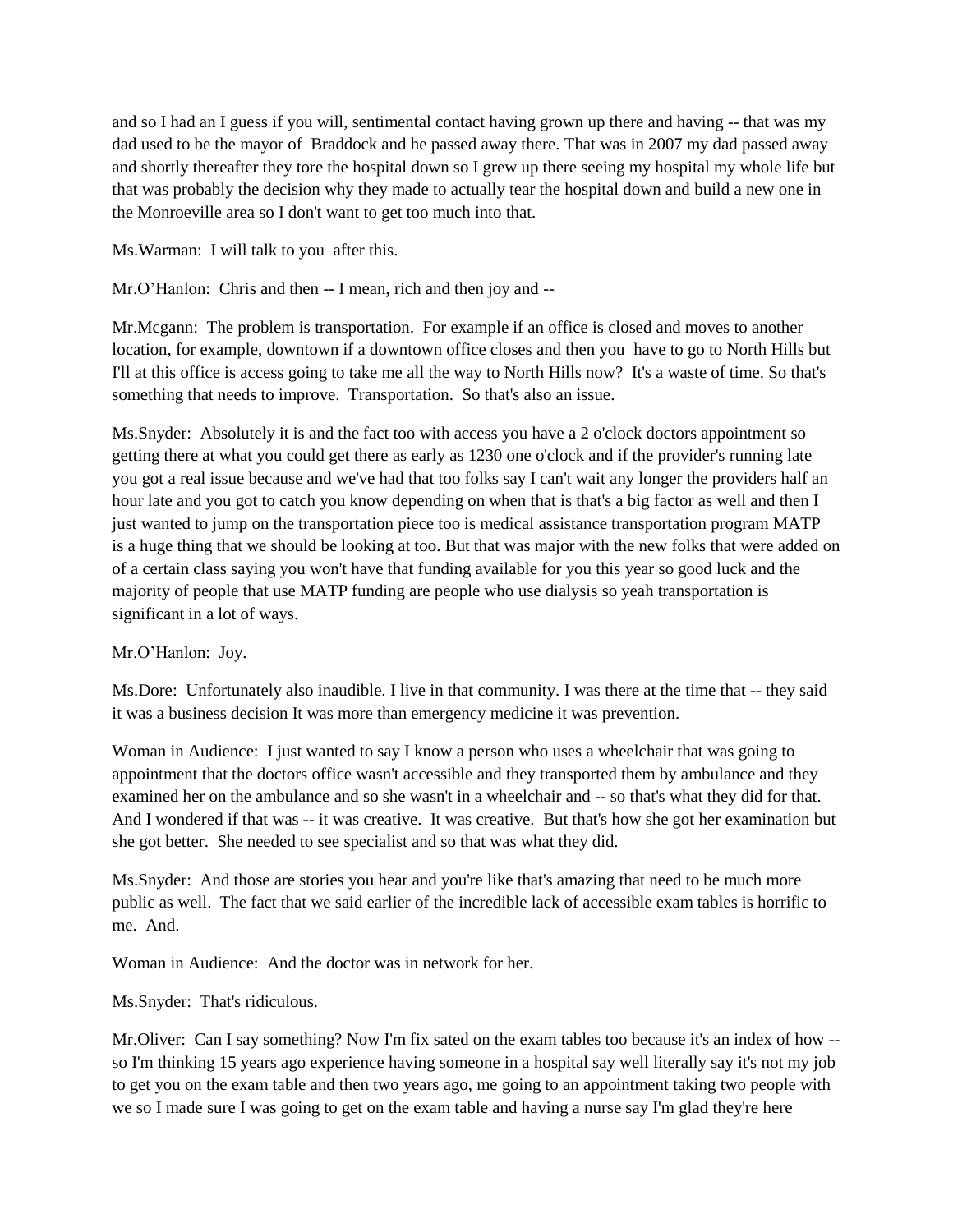because I'm sure as hell not going to get you on the exam table so index wise I'm not sure it's just the exam table it's what's going to happen with the patient too.

Mr.O'Hanlon: Well okay I have to move the agenda so I want to thank you all for your contributions helping us with this discussion and hopefully we'll see what can come of it. So thank you very much. On our next agenda item is the new ADA icon and Christopher Myers is going to lead this section.

Mr.Myers: Hi everybody my name is Chris Myers I'm an intern under Richard and one of the projects we've been working on is the accessible icon project based out of Massachusetts. What I want to do is change the old international symbol of accessible which is currently just a person in a wheelchair and switch it to a person who is moving in a wheelchair and the project started to pick up some -- project started to pick up some support across the country and more specifically in the northeast some municipalities some schools, even the Social Security administration the federal agency has supported the project and I think it's crowning achievement so far is it's been enacted as law in the state of New York and when they did that pretty recently in 2014 one of the things that governor said is that the purpose of this law for the New York legislature is one to improve people's understanding of disabilities and as it being just an important step not the whole way there but an important step and another thing he said is that's a really important way to start moving stigmas that are attached to the project. So one of the things we looked into is that it's not Pennsylvania's law. There is a New Jersey bill that's out that the same language as the New York bill that would also make it a requirement of the New Jersey so it's around Pennsylvania but there's still some concern that is this something that's more federally regulated is this something that the federal government is supposed to be making the law on not the states. To some of the research we did got people questioning to department of justice and the department of justice essentially did not confirm nor deny the legally of this new symbol as opposed to the old symbol and this is exactly what they said. They said it's not the same symbol as the one that's in the ADA accessibility guidelines what they did say is it's definitely grounds for -- although it might be the same it's something that's promoting the rights of people with disabilities more or it's same kind of access but also provide for innovation. What the department of justice does not do is get any certification process to allow this to happen so one of the things we started looking at is the department of transportation does have an equivalent waiver program and this is brought up in Albertson's case, which is a very important case and I got it from my disability law class and it describes this as an environmental waiver it's supposed to give then department of transportation data so you can confirm that there's some unforeseeable problems that's not strictly within the confines of the department of justice or so this – so this certified regulations section 37 they do outline this process for strictly for -- the process is based on notice advertisement to the community and most importantly it's based on support of individuals with disabilities. So I do think there is a possibility that the department of transportation be very open to maybe an isolated almost experiment if you will to make sure people are recognizing that it is a symbol of accessibility and also that's something that's helping the community start to like governor from New York said -- and it's not just people in wheelchairs it's much more than that and it's just a step and how you know dynamic the ADA and its laws can be. So next step would be it's a little bit -- I really think the next step would be to contact the department of transportation and to see if they would be open to like pretty much making an isolated experiment find transportation facility or a small group of them and say we want to these a new symbol up and just the community's interest see if they recognize it as the same symbol as accessible that they're going to recognize that it is you know what that means and that in generally speaking that the whole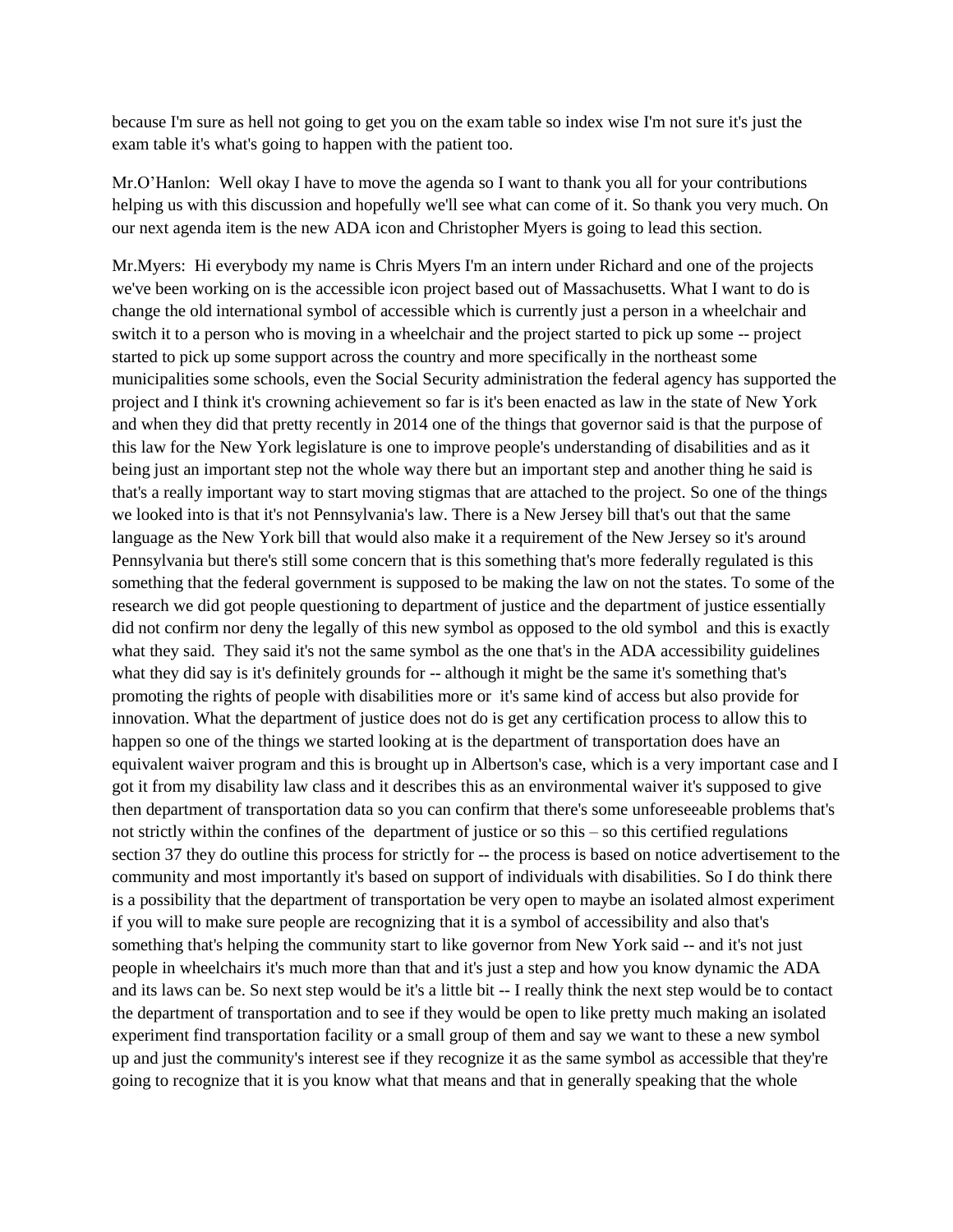process the advertisement would one you know advocate for disability rights and hopefully bring this icon into a community and to make the statement what the icon project is trying to say and that's –

Mr.Mertitzer: Can I add something? If I may one of the main reasons that we're doing this is because the biggest activity we use the accessible icon for is parking, which is definitely a transportation issue. So this is a case where just changing all the parking signs in the city over time would make a real statement. I believe Christopher there's also a community request component?

Mr.Myer: Oh yeah, one of the things that makes this very interesting is that often something that you people are looking to get the approval of with the disability community because it's not strictly adhering to the guidelines set forth by the department of justice department of transportation for the ADA however what makes this different is something that might also support not just give the okay for. So it makes it a big case to the department of transportation. I did look up there's one city in Kansas that just it was called Marion it just legalized the new icon and I looked up and I found that one of their council agendas and there's one guy who had went through it had interviewed somebody from the department of justice and other agencies and we talked about to them and they said as long as you approach this with caution and slowly it has a very, very likelihood of passing that test and being legal -- from any state laws and something of that nature.

Mr.Meritzer: So on our -- the next thing is to pass a resolution at some point asking the city to change to a new icon so we can take that to the department of transportation.

Mr.Myer: Thank you. I can take any questions.

Man in Audience: I think there's two points on here one we can't guarantee it's going to change of one perspective. Secondly, in your perspective at this level, this icon here what makes this one different than the one we got now?

Mr.Myer: Oh sure I think those are great questions. Just to start I think even with the new icon you can clearly find that still, the new icon it's not a perfect depiction of people with disabilities in general. What I think is new icon is trying to say to a dynamic icon is they're trying to say pretty much you know the perception of disability rights is changing .The old icon is from 1965, 25 years before the first version of ADA. It's very old. I think just the change is somewhat of the symbol and in part the idea that the person in the symbol is moving is any type of stigma these are people in the community that help the community that are assets to the community that's the stigma that when you talk to the accessible icon project governor will address it.

#### Mr.Myer: Anymore questions or comment?

Man in Audience: So I mean I guess obviously I mean I think it's a great idea. I'm sure many others do as well. From what I've seen around in the community I've driven around and I've seen a donation box that they have for veterans and they seem to already have this symbol and they seem to have gotten it quite quickly because maybe in the last year or two just saw the boxes started popping up with the symbol on the veteran's donation box in the community just like you would donate clothes or I don't know if it accepts other goods but just donation boxes and they have the symbol on it. I'm just wondering in the same capacity why it might be taking so long or why is it that you have to go through these different measures to have that implemented?

Man in Audience: I just want to respond. It wasn't that easy.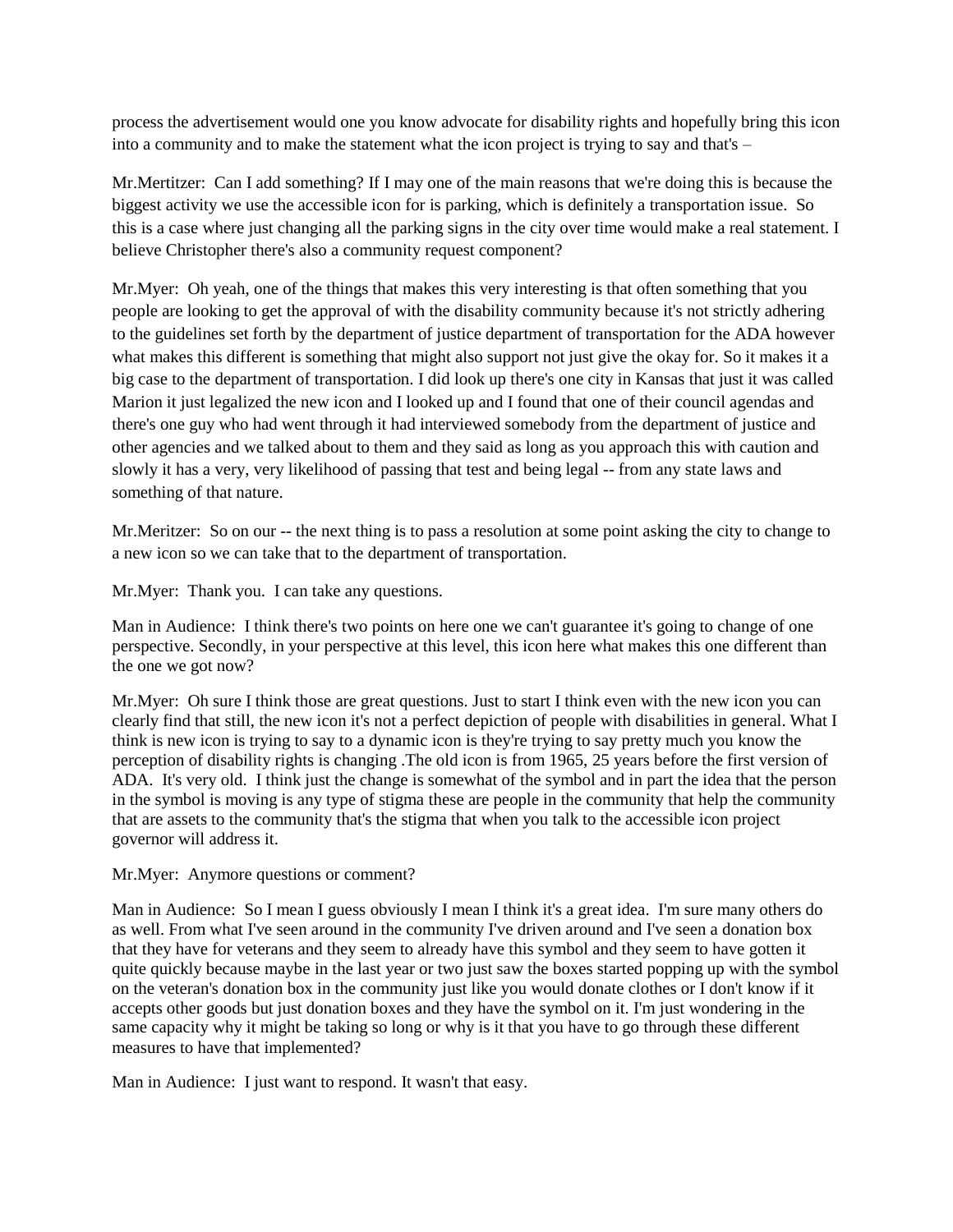Mr. Nochese: Yeah, I just -- can I pick this up? Oh cool. I'm really excited that you're bringing this into the task force and I would like to encourage everyone else on the task force to support this and I hope we can do everything we can to get this changed. You know, obviously it's symbolic change. It's quite literally a symbolic change. But already the accessible icon project itself has generated a lot of media attention around how we view people with disabilities in our society and the actual -- like you said the actual process of changing the signs getting the regulation changed, doing that kind of pushes a conversation about how we view people with disabilities and the message of the icon is you know it's a simple change because if you decided to change all the stop signs you couldn't change them all that much So I think that it's a small change but I would really like this happen and I'm also curious about think it's smart to take the path with the department of transportation but because we want to make sure that this is something that can happen broadly and it's legal. But is there -- could we also move this forward at the city council level? Like could they pass a resolution saying this is policy in our city and see if it holds up?

Mr.Oliver: Absolutely. I think that's certainly a way to do it and I think really I think that's the way New York did it. New York City is a municipality did that beforehand. Some of the cities -- Kansas did that and they corresponded with the department of justice before happened. My impression of it is they're trying to be careful. They don't want to take any consequences but the department of transportation is, these agencies are regulating the ADA at a federal level really think and this is something that's going to help people with disabilities advocate their message and that the change is like you said small enough that it's not going to cause that much problems. Going back to what he said too it does seem almost -- a broader way to get that message and without some of the hoops that you might have to go through so I think that's certainly another way you can pursue it.

Mr.Meritzer: And this is just between us as friends, right? Very often the law department is very resistant to change and most of what we do is putting up parking signs and signs on buildings. If we go to transportation and they say yeah go ahead and do it we're much likely to get it passed through city council. I think having the piece of paper from the transportation department saying oh go ahead try it will really make it a lot easier to get it through without the law department throwing up roadblocks like well what authority do we have?

Mr.O'Hanlnon: Okay, I think that we need to probably move to the next agenda item. So I should kind of close out questions. Thank you. Now do we need to take action.

SPEAKER: Someone can make a motion to move this forward right now speak spook I make a motion for that.

SPEAKER: I second.

Mr.O'Hanlon: Well I think that we should -- let's hold that. I mean, my only concern is that I'm not sure that we've had enough time to have a conversation about what our next step is. So I mean would you be opposed to that GABE? I mean my inclination would be that we look at what do we want to do next and what motion should we do to do that because at this point there seems to be a couple of ideas one of which is to move forward with something at the city level the other is that the department of transportation level and those are mutually –

Mr. McMoreland: Can we bring a motion to the next meeting?

Mr.O'Hanlon: Yeah.

Mr.McMoreland: It's kind of an open motion. It's open for discussion now. So can we continue the discussion at the next meeting?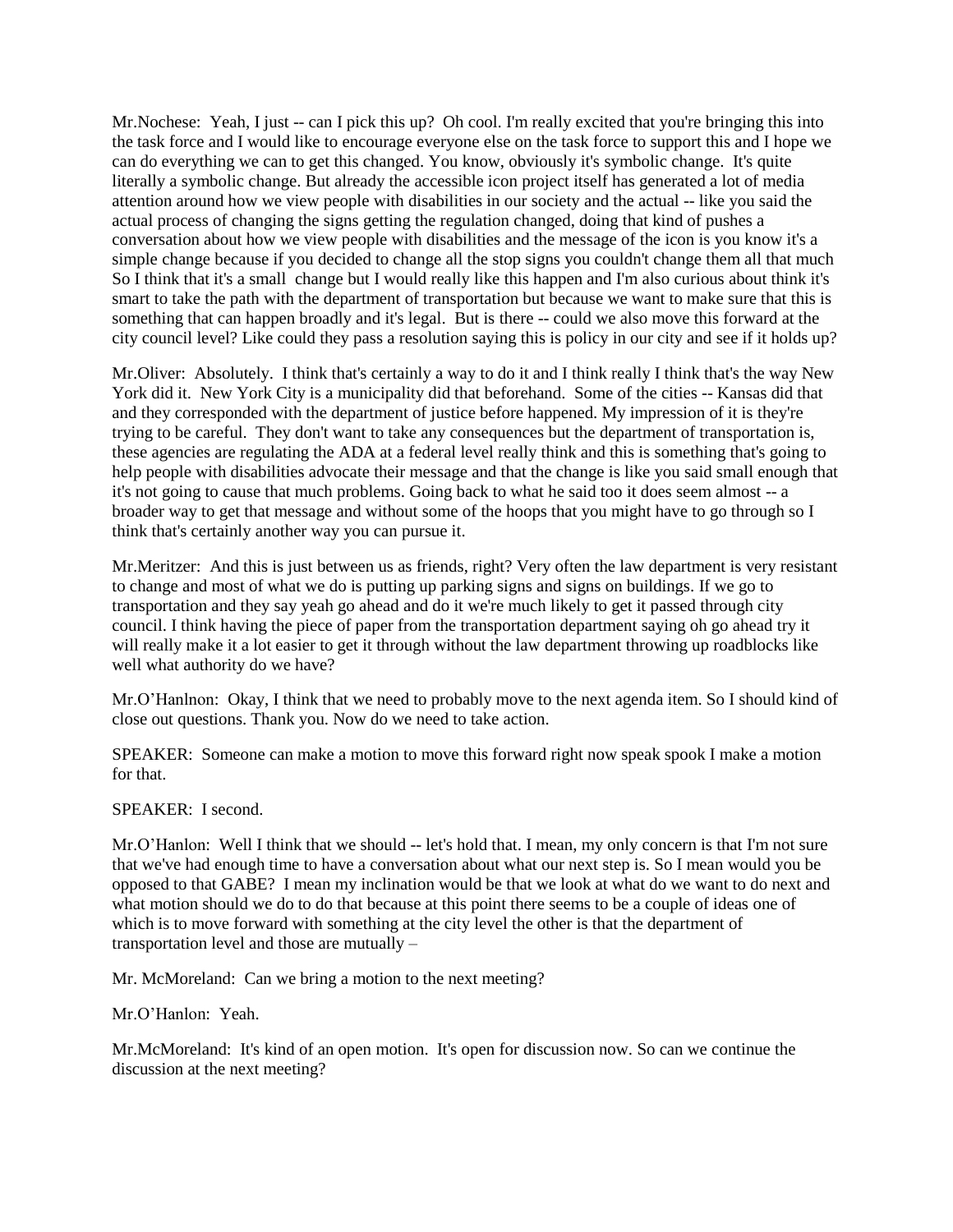Mr.O'Hanlon: Yeah I would ask for somebody -- and GABE if this is you feel free -- but somebody to be willing at the next meeting they kind of run that part of the meeting where we'll have some discussion maybe come up with a proposal for us to work off of, and we can take action. So anybody want to take that on to the --

Ms.Warmen: I will.

Mr.McMoreland: I will.

Mr.O'Hanlon: Okay. Good. Okay thank you. Okay so -- okay thank you. So we should move onto the next thing on the agenda which is the report on the ADA celebration. Who's doing that?

Mr.Meritzer: That was brought up at the last meeting. I assume that those on the committee can talk about what's going on.

Mr.O'Hanlon: Are you ready to do that?

Mr.Meritzer: I can certainly do some of it since I am on the committee. The committee is putting together a big program to be kicked off with the national council meeting here in May. That's sort of the kick off of what they're doing although we already do have on the task force web page the calendar of events and this meeting including the agenda was on the calendar of events so anyone who has anything regarding disability celebration of any sort is welcomed to put stuff on. There are now 4 committees, I believe. There is communication which is what I'm serving on obviously. There is a bus committee because Port Authority is very engaged in this and they're going to be doing a lot of stuff. We're talking about having a bus that's wrapped with information it's called wrapped which will be going out so people can see that the celebration is going on. We're also talking about putting information in the icon on all of the schedules and also possibly putting some bus signs on the inside or outside of buses. There's also going to be an events committee which is going to work specifically on events around the celebration. There's a fourth committee and -- oh, fund raising because this is always going to cost us money and while the F ISA foundation really put a lot of money into it it's turning up that things are a lot more expensive than we thought and getting people to donate is a lot harder than we thought.

Man in Audience: Yes we're trying to do something in May June and July actually around the ADA. Also we looked at the arts festival. We're going to try to actually get a booth set up for the ADA. But the first thing was if we can get a booth -- are we -- we're trying to get it and hopefully it doesn't cost anything and we're going to reach out to other organizations to see if we can have someone behind this booth the whole 3 weeks of the arts festival to represent the ADA persons with disabilities that's just two of the things we're trying to do. Any questions?

Mr.Tauge: Yeah, just additional comment about the transportation. We're actually -- tarry from access is chairperson that committee and we have a meeting on Friday to have some further discussion about it and the Port Authority is as Richard said is very active in this and is very helpful in moving transportation forward so I just wanted to comment on that. So what we can do is just, I guess, update the task force on what's going on. One of the things is the way Richard maybe providing information to the task force but on an ongoing basis

Man in Audience: We can certainly set up briefings by the e-mail so that if everyone on the committee gets me briefings I can get them out.

Mr.O'Hanlon: Joy.

Ms.Dore: Inaudible.